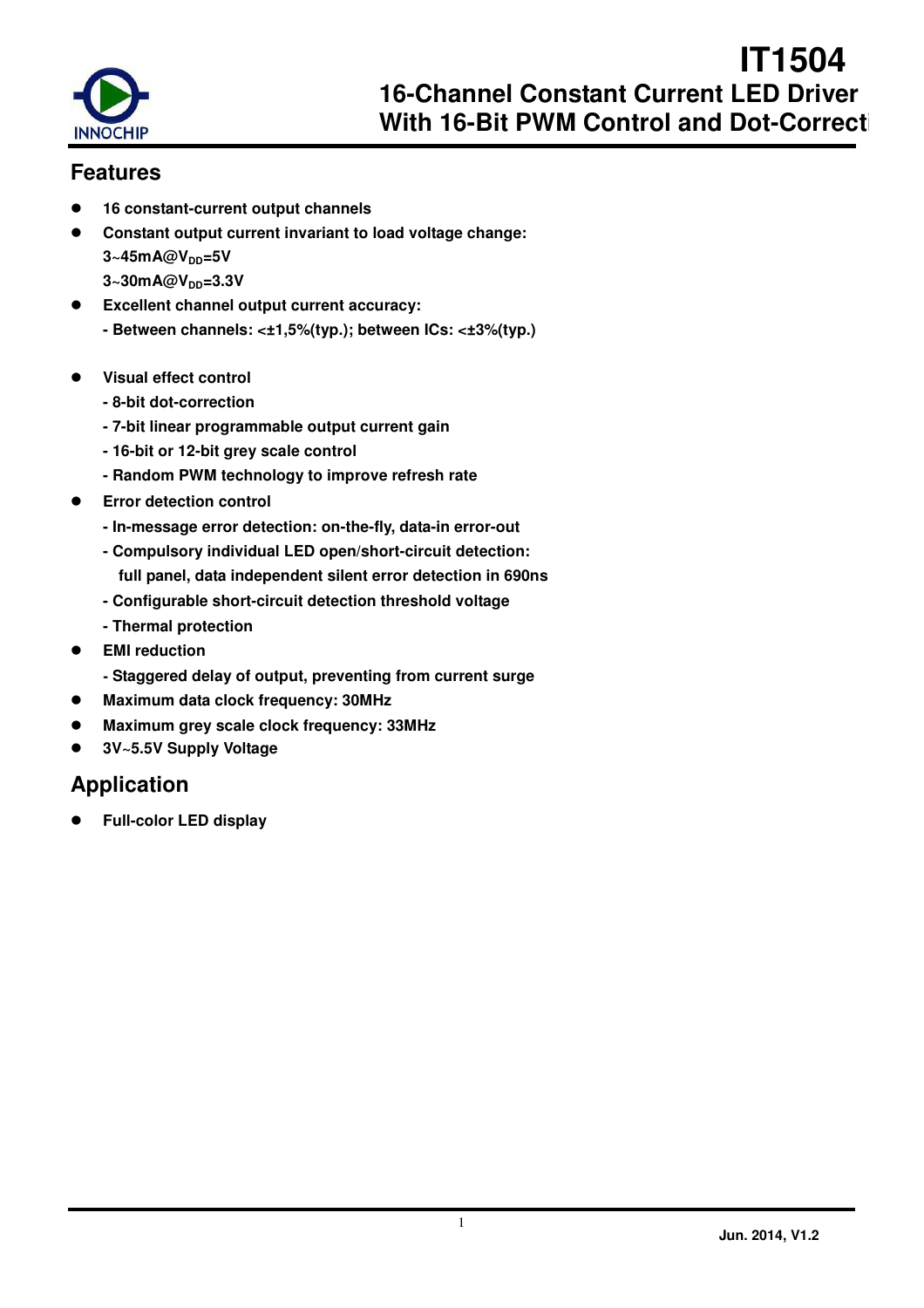

## **General Description**

IT1504 is a 16-channel constant current LED driver with selectable 16-/12-bit grey scale control and 8-bit dot correction. The constant current for each output channel is from 3mA to 45mA. The current is set by an external resistor. IT1504 shares the data input and data output to extend the functionality, such as in-message error detection, compulsory error detection, thermal protection, and current gain control in LED display systems. With random PWM technology, IT1504 improves the PWM by breaking the "on" time into several random period "on" time, therefore IT1504 is able to increase visual refresh quality. Besides, IT1504 provides 16-bit grey scale control to enrich the color of image, allowing to present video images with 65,536 grey scales. IT1504 also provides 8-bit dot correction to calibrate the brightness and color of LEDs individually. Furthermore, the preset current of IT1504 also can be adjusted by 128 steps for LED global brightness.

With in-message error detection, IT1504 can detect individual LED for both open- and short-circuit errors on-the-fly without extra components. In addition, to have a better system reliability, IT1504 is built with thermal protection functions.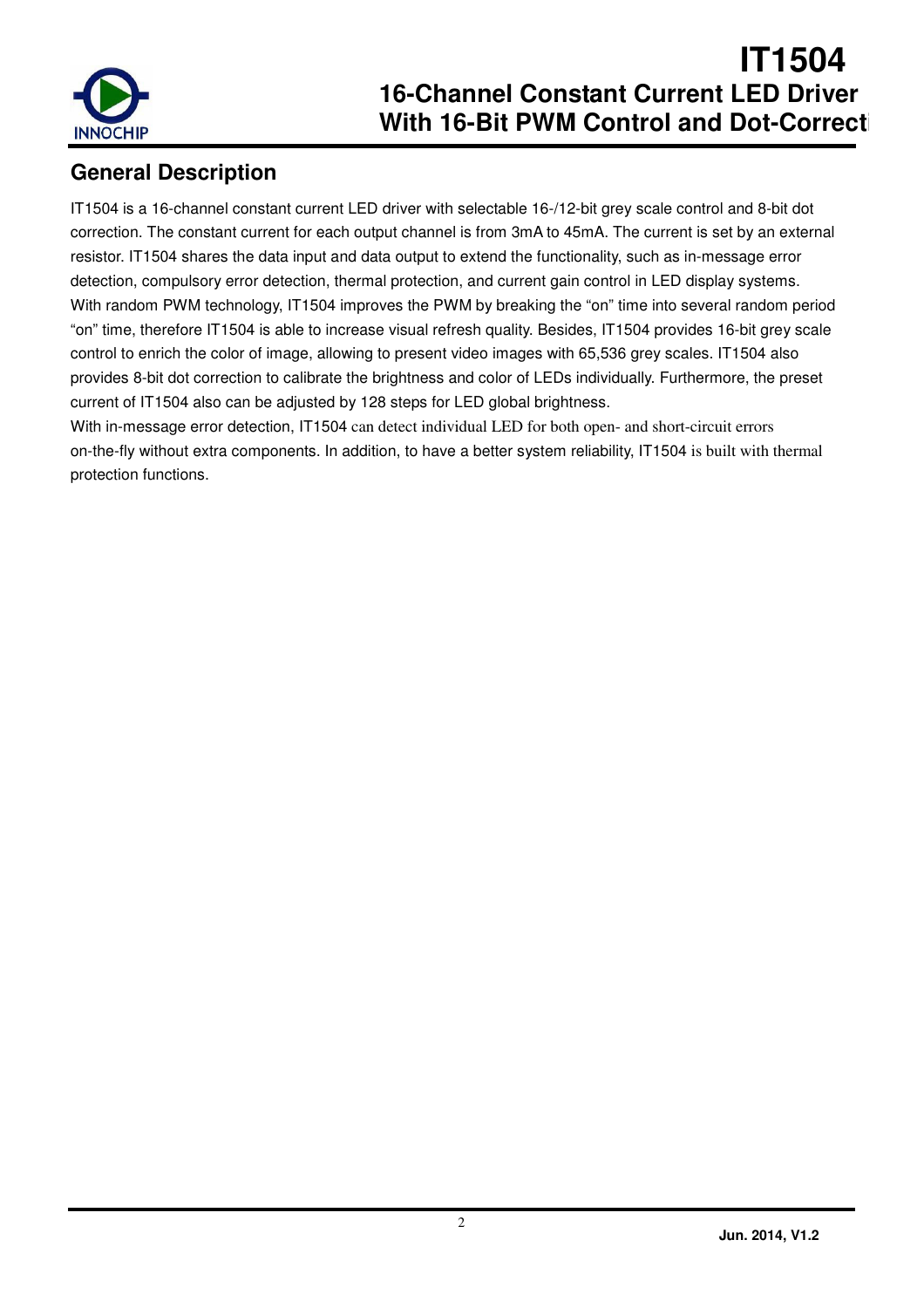

## **Pin Configurations**



## **Terminal Description**

| <b>Pin Name</b>                                                                                                               | <b>Description</b>                                                                                                                            |  |  |  |  |  |  |  |
|-------------------------------------------------------------------------------------------------------------------------------|-----------------------------------------------------------------------------------------------------------------------------------------------|--|--|--|--|--|--|--|
| <b>GND</b>                                                                                                                    | Ground terminal for control logic and current sink.                                                                                           |  |  |  |  |  |  |  |
| <b>SDI</b>                                                                                                                    | Serial-data input to the shift register.                                                                                                      |  |  |  |  |  |  |  |
| Clock input terminal used to shift data on rising edge and carries command information<br><b>DCLK</b><br>when LE is asserted. |                                                                                                                                               |  |  |  |  |  |  |  |
| LE.                                                                                                                           | Data strobe terminal and controlling command with DCLK.                                                                                       |  |  |  |  |  |  |  |
| OUT0~OUT15                                                                                                                    | Constant current output terminals.                                                                                                            |  |  |  |  |  |  |  |
| <b>GCLK</b>                                                                                                                   | Grey scale clock terminal.<br>Clock input for grey scale. The grey scale display is counted by grey scale clock comparing<br>with input data. |  |  |  |  |  |  |  |
| <b>SDO</b>                                                                                                                    | Serial-data output to the receiver-end SDI of next driver IC.                                                                                 |  |  |  |  |  |  |  |
| <b>R-EXT</b>                                                                                                                  | Input terminal used to connect an external resistor for setting up output current for all output<br>channels.                                 |  |  |  |  |  |  |  |
| <b>VDD</b>                                                                                                                    | 3.3V/5V supply voltage terminal.                                                                                                              |  |  |  |  |  |  |  |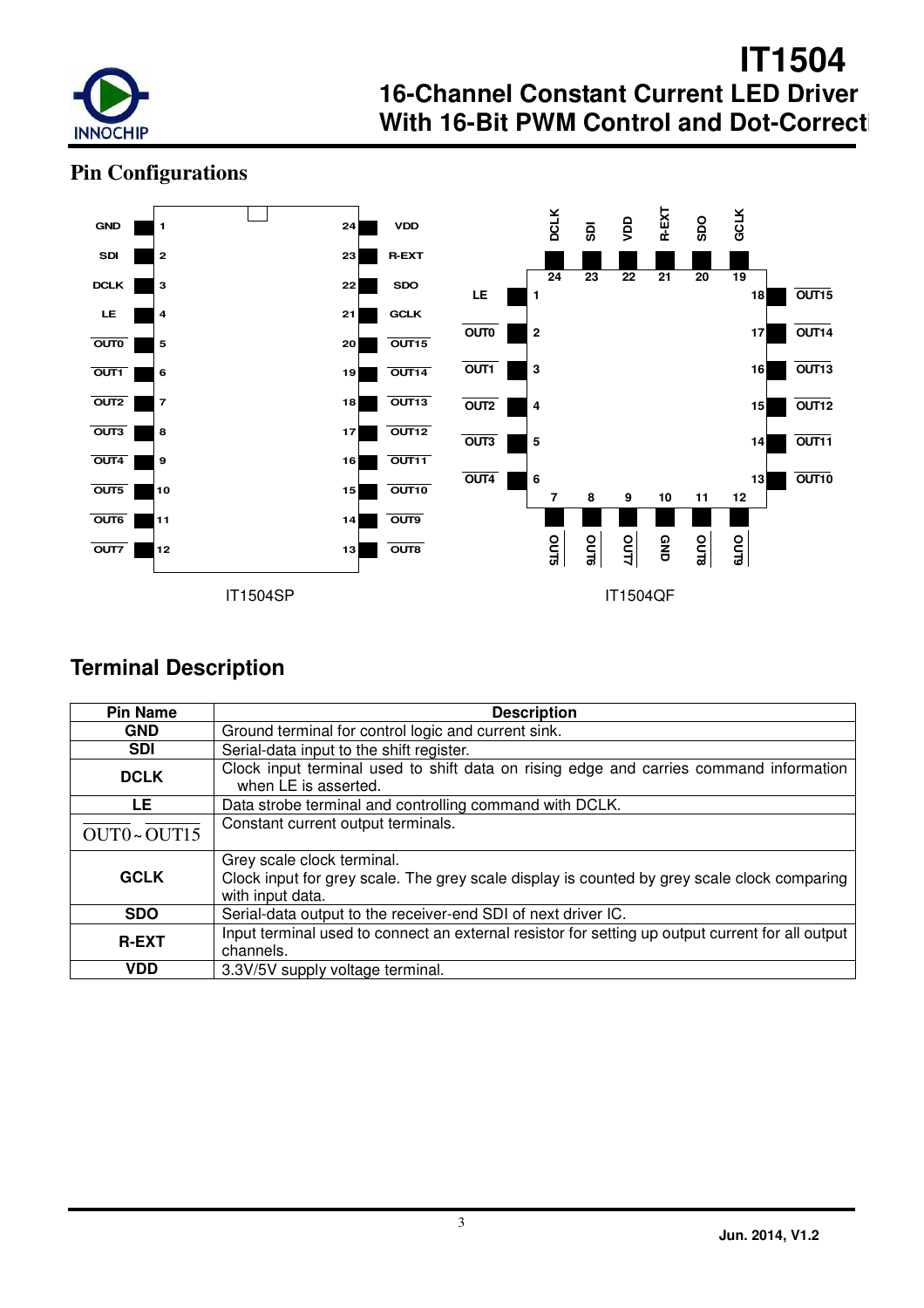

## **Block Diagram**

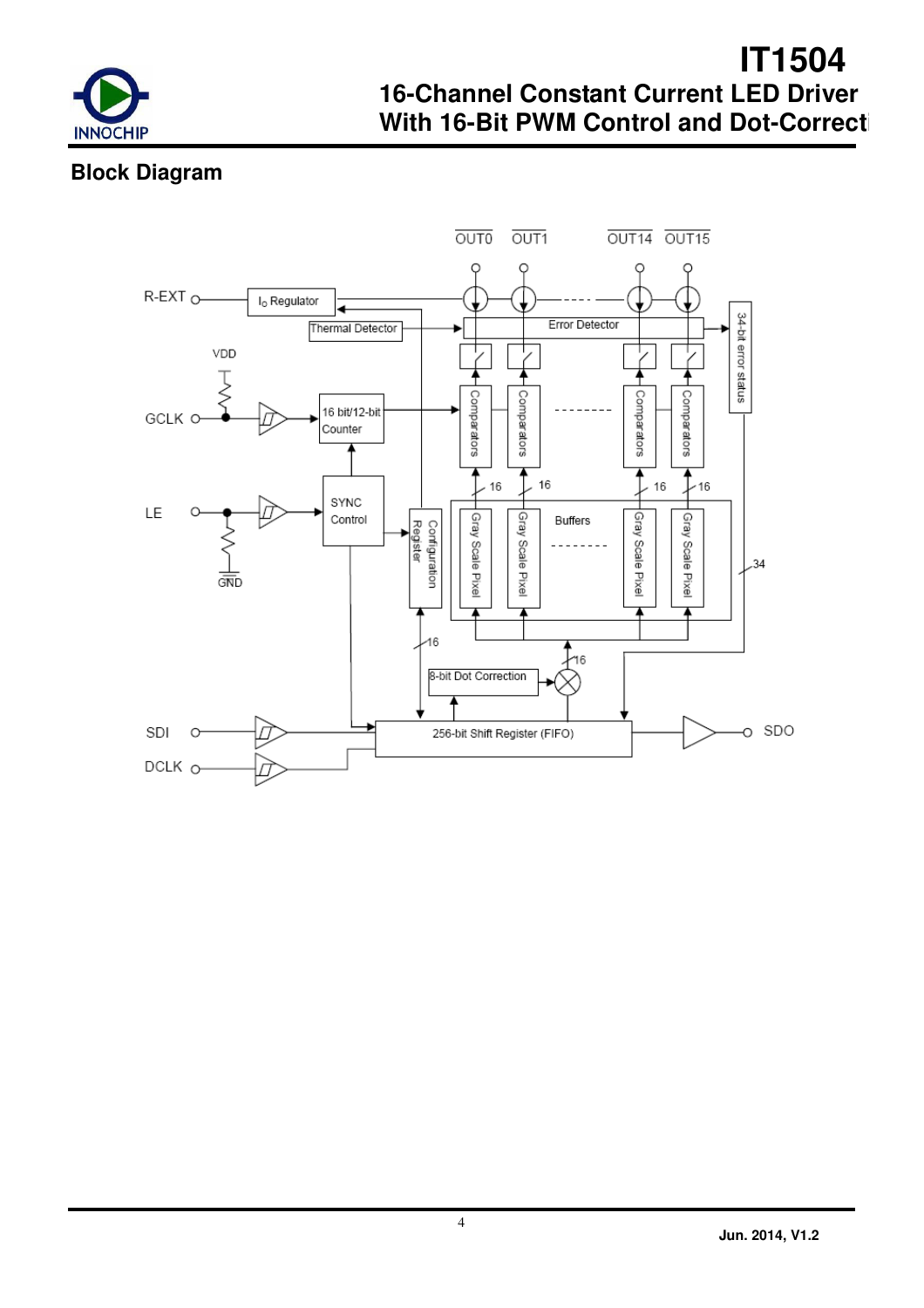

## **Equivalent Circuits of Inputs and Outputs**

**GCLK, DCLK, SDI terminal LE terminal** 









## **Maximum Ratings**

| <b>Characteristics</b>                |               | Symbol                       | Rating                   | Unit           |
|---------------------------------------|---------------|------------------------------|--------------------------|----------------|
| <b>Supply Voltage</b>                 |               | V <sub>DD</sub>              | $0 - 7$                  |                |
| Input Pin Voltage(SDI)                |               | $\mathsf{V}_{\mathsf{IN}}$   | $-0.4 \sim V_{DD} + 0.4$ | v              |
| <b>Output Current</b>                 |               | $I_{\text{OUT}}$             | $+50$                    | mA             |
| <b>Sustaining Voltage at OUT Port</b> |               | $\mathsf{V}_{\mathsf{DS}}$   | $-0.5 - 17$              | V              |
| <b>GND Terminal Current</b>           |               | <sup>I</sup> GND             | $+1280$                  | mA             |
| <b>Power Dissipation</b>              | IT1504SP Type | $P_{D}$                      | 3.5                      | w              |
| (On PCB, $Ta = 25^{\circ}C$ )         | IT1504QF Type |                              | 3.1                      |                |
| <b>Thermal Resistance</b>             | IT1504SP Type | $R_{th(i-a)}$                | 67                       | $^{\circ}$ C/W |
| (On PCB, $Ta = 25^{\circ}C$ )         | IT1504QF Type |                              | 42                       |                |
| <b>Operating Temperature</b>          |               | $\mathsf{T}_{\mathsf{opr}}$  | $-40 - +85$              | °C             |
| <b>Storage Temperature</b>            |               | ${\mathsf T}_{\textsf{stg}}$ | $-55 - +150$             | °C             |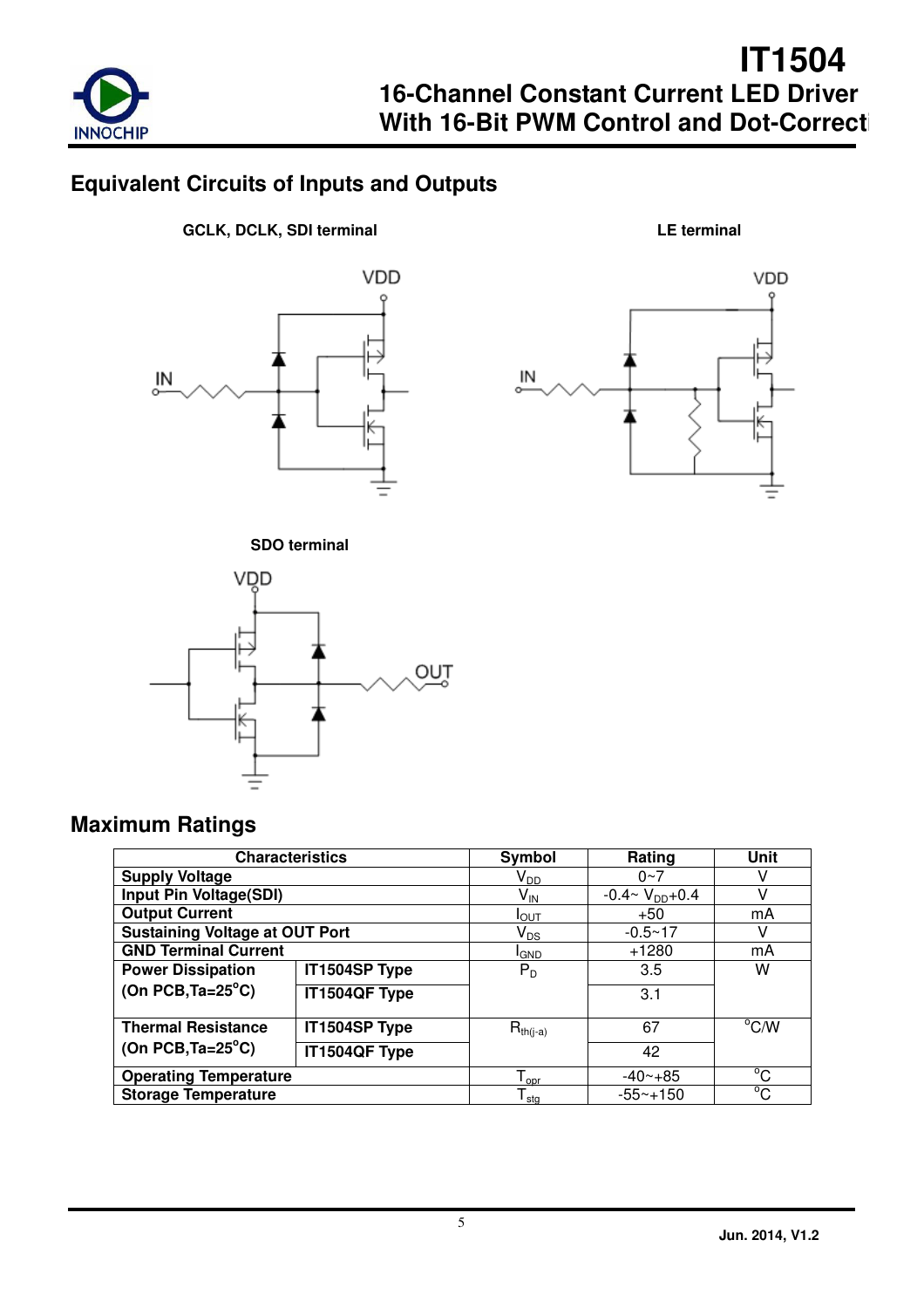

# Electrical Characteristics (V<sub>DD</sub>=5V, Ta=25<sup>°</sup>C)

| <b>Parameter</b>                                 |            | Symbol                          | <b>Conditions</b>                                                           |                               | Min.                     | Typ.                     | Max.          | <b>Unit</b>             |  |       |
|--------------------------------------------------|------------|---------------------------------|-----------------------------------------------------------------------------|-------------------------------|--------------------------|--------------------------|---------------|-------------------------|--|-------|
| Supply Voltage Range                             |            | $V_{D\underline{D}}$            |                                                                             |                               | 4.5                      | 5.0                      | 5.5           | ۷                       |  |       |
| Output Voltage                                   |            | $V_{\text{OUT}}$                |                                                                             |                               |                          | $\overline{a}$           | 17            | $\overline{\mathsf{v}}$ |  |       |
|                                                  |            | $I_{\text{OUT}}$                | DC Output Channel                                                           |                               | 3                        | $\overline{\phantom{a}}$ | 45            |                         |  |       |
| <b>Output Current</b>                            |            | $I_{OH}$                        | <b>SDO</b>                                                                  |                               | $\overline{a}$           |                          | $-1$          | mA                      |  |       |
|                                                  |            | $I_{OL}$                        | <b>SDO</b>                                                                  |                               |                          |                          | $\mathbf{1}$  |                         |  |       |
| Output Leakage Current                           |            | $I_{\text{OUT}}$                | $VOUT=17.0V$                                                                |                               |                          |                          | 0.5           | μA                      |  |       |
| Current Skew(Channel)                            |            | dI <sub>OUT1</sub>              | $I_{\text{OUT}}$<br>$=25.8mA, V_{DS}=1V$                                    | $R_{\text{EXT}}=560\Omega$    | $\overline{\phantom{a}}$ | ±1.5                     | ±3            | %                       |  |       |
|                                                  |            |                                 | $IOUT=45mA, VDS=1V$                                                         | $R_{EXT}=310\Omega$           | $\mathbf{r}$             | ±1.5                     | ±3            | $\frac{1}{6}$           |  |       |
| Current Skew(IC)                                 |            | $dl_{\text{OUT2}}$              | $I_{\text{OUT}}$<br>$=25.8mA, V_{DS}=1V$                                    | $R_{\text{EXT}}=560\Omega$    |                          | ±3                       | ±6            | $\%$                    |  |       |
|                                                  |            |                                 | $I_{OUT} = 45mA, V_{DS} = 1V$                                               | $R_{\text{EXT}} = 310\Omega$  | $\overline{\phantom{a}}$ | ±3                       | ±6            | $\%$                    |  |       |
| Output Current vs.<br>Output Voltage Regulation* |            | $%$ /d $V_{DS}$                 | V <sub>DS</sub> within 1.0V and 3.0V,<br>$R_{EXT} = 560\Omega\omega$ 25.8mA |                               |                          | ±0.1                     |               | $%$ /V                  |  |       |
| Output Current vs.<br>Supply Voltage Regulation* |            | $%$ /d $V_{DD}$                 |                                                                             | $V_{DD}$ within 4.5V and 5.5V |                          |                          |               | ±1                      |  | % / V |
|                                                  |            | $V_{iH}$                        | $T_a = -40^{\circ}C - 85^{\circ}C$                                          |                               | $\overline{0.7}V_{DD}$   | $\overline{a}$           | $V_{DD}$      | $\mathbf v$             |  |       |
| Input Voltage                                    |            | $V_{\rm ii}$                    | $T_a = -40^{\circ}$ C ~85 $^{\circ}$ C                                      |                               | <b>GND</b>               | $\frac{1}{2}$            | $0.3V_{DD}$   |                         |  |       |
| Output Voltage(SDO)                              |            | $\overline{V}_{\underline{OH}}$ | $IOH=-1.0mA$                                                                |                               | 4.6                      |                          |               | $\mathsf{V}$            |  |       |
|                                                  |            | $\overline{V}_{OL}$             | $I_{OL} = 1.0mA$                                                            |                               | $\mathbf{r}$             | $\overline{a}$           | 0.4           |                         |  |       |
| <b>LED Open Error Detection</b><br>Threshold     |            | $V_{DS,TH}$                     |                                                                             |                               | $\frac{1}{2}$            | 0.3                      | 0.35          | V                       |  |       |
| Pull-down Resistor of LE                         |            | $\overline{R_{IN}}$ (down)      |                                                                             |                               | 250                      | 450                      | 800           | $K\Omega$               |  |       |
|                                                  |            | $I_{DD}(off)1$                  | REXT=Open, OUT0~OUT15=OFF                                                   |                               | $\overline{\phantom{a}}$ | 3                        | 5             |                         |  |       |
| <b>Supply Current</b>                            | <b>OFF</b> | $I_{DD}(off)2$                  | $R_{EXT}=560\Omega$ , $OUT0 \sim OUT15 = OFF$                               |                               | $\overline{\phantom{a}}$ | 8                        | 11            |                         |  |       |
| (DCLK=GCLK=                                      |            | $I_{DD}(off)3$                  | $R_{EXT}=310\Omega$ , $OUT0 \sim OUT15 = OFF$                               |                               | $\overline{\phantom{a}}$ | 9.1                      | 13            |                         |  |       |
| OHz)                                             | ON         | $I_{DD}(on)1$                   | $R_{EXT}=560\Omega$ , OUT $0 \sim$ OUT $15$ = ON                            |                               | $\overline{a}$           | 8                        | 11            | mA                      |  |       |
|                                                  |            | $I_{DD}(on)2$                   | $R_{EXT}=310\Omega$ , OUT $0 \sim$ OUT $15 =$ ON                            |                               | $\overline{\phantom{a}}$ | 9.1                      | 13            |                         |  |       |
| <b>Supply Current</b><br>(DCLK=GCLK=             |            | $I_{DD}(on)1$                   | $R_{EXT}=560\Omega$ , OUT $0 \sim$ OUT $15$ = ON                            |                               | $\blacksquare$           | 24.5                     | $\frac{1}{2}$ |                         |  |       |
| 30MHz,<br>$SDI=15MHz$                            | ON         | $I_{DD}(on)2$                   | $R_{EXT}=310\Omega$ , OUT $0 \sim$ OUT $15 =$ ON                            |                               |                          | 28.3                     |               |                         |  |       |
| <b>Thermal Flag</b><br>Temperature 1             |            | T <sub>TF1</sub>                | Junction Temperature                                                        |                               |                          | 140                      |               | $\mathbf{C}$            |  |       |
| <b>Thermal Flag</b><br>Temperature 2             |            | $T_{\rm TF2}$                   | Junction Temperature                                                        |                               | $\overline{\phantom{a}}$ | 160                      |               | $\mathbf{C}$            |  |       |

**\*One channel on.**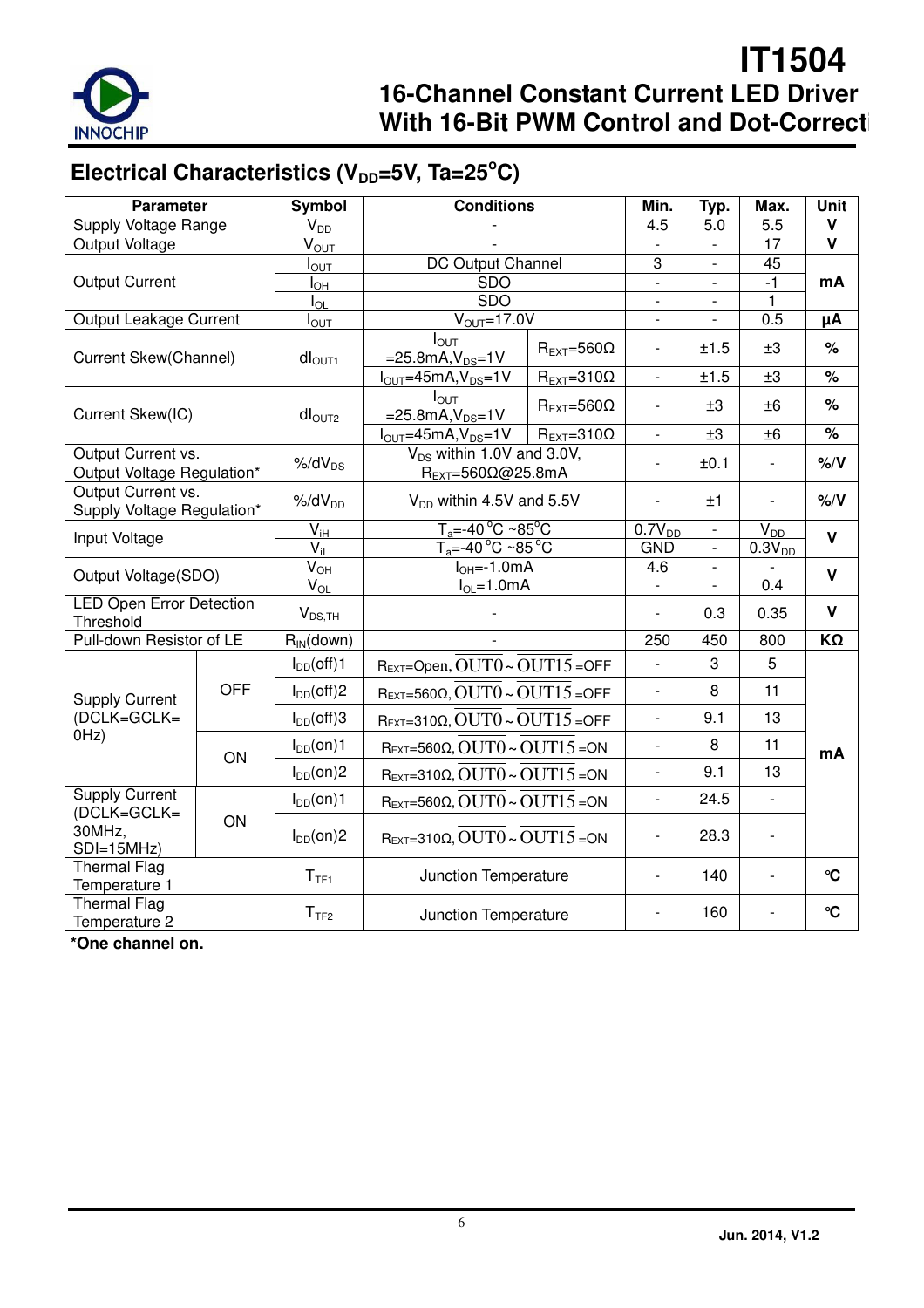

# Electrical Characteristics (V<sub>DD</sub>=3.3V, Ta=25<sup>°</sup>C)

| <b>Parameter</b>                                 |               | Symbol                     | <b>Conditions</b>                                     |                                                  | Min.                                                 | Typ.                         | Max.                     | <b>Unit</b>                                  |
|--------------------------------------------------|---------------|----------------------------|-------------------------------------------------------|--------------------------------------------------|------------------------------------------------------|------------------------------|--------------------------|----------------------------------------------|
| Supply Voltage Range                             |               | $V_{DD}$                   |                                                       |                                                  | 3.0                                                  | 3.3                          | 3.6                      | v                                            |
| Output Voltage                                   |               | $V_{OT}$                   |                                                       |                                                  |                                                      | $\overline{a}$               | 17                       | $\overline{\mathsf{v}}$                      |
|                                                  |               | $I_{\text{OUT}}$           | DC Output Channel                                     |                                                  | 3                                                    | $\qquad \qquad \blacksquare$ | 45                       |                                              |
| <b>Output Current</b>                            |               | $I_{OH}$                   | <b>SDO</b>                                            |                                                  | $\overline{\phantom{a}}$                             | $\overline{\phantom{a}}$     | $-1$                     | mA                                           |
|                                                  |               | $I_{OL}$                   | <b>SDO</b>                                            |                                                  | $\blacksquare$                                       | $\overline{\phantom{a}}$     | $\mathbf{1}$             |                                              |
| Output Leakage Current                           |               | $I_{\text{OUT}}$           | $V_{\text{OUT}} = 17.0 V$                             |                                                  | $\overline{\phantom{a}}$                             | $\overline{\phantom{a}}$     | 0.5                      | μA                                           |
| Current Skew(Channel)                            |               | $dI_{OUT1}$                | $I_{\text{OUT}}$                                      | $R_{\text{EXT}}=560\Omega$                       | $\overline{\phantom{a}}$                             | ±1.5                         | ±3                       | %                                            |
|                                                  |               |                            | $IOUT=45mA, VDS=1V$                                   | $R_{EXT}=310\Omega$                              | $\blacksquare$                                       | ±1.5                         | ±3                       | $\%$                                         |
| Current Skew(IC)                                 |               | $dl_{\text{OUT2}}$         | $I_{\text{OUT}}$                                      | $R_{\text{EXT}}=560\Omega$                       | $\overline{\phantom{a}}$<br>$\overline{\phantom{a}}$ | ±3                           | ±6                       | $\frac{1}{\sqrt{2}}$<br>$\frac{1}{\sqrt{2}}$ |
| Output Current vs.                               |               |                            | $IOUT=45mA, VDS=1V$<br>$V_{DS}$ within 1.0V and 3.0V, | $R_{EXT}=310\Omega$                              |                                                      | ±3                           | ±6                       |                                              |
| Output Voltage Regulation*                       |               | $%$ /d $V_{DS}$            | $R_{EXT} = 560\Omega\omega$ 25.8mA                    |                                                  | $\overline{\phantom{0}}$                             | ±0.1                         | $\overline{\phantom{0}}$ | % / V                                        |
| Output Current vs.<br>Supply Voltage Regulation* |               | $%$ /d $V_{DD}$            | $V_{DD}$ within 3.0V and 3.6V                         |                                                  |                                                      | ±1                           |                          | %/V                                          |
| Input Voltage                                    |               | $V_{iH}$                   | $T_a = -40\degree C - 85\degree C$                    |                                                  | $0.7V_{DD}$                                          | $\overline{\phantom{a}}$     | $V_{DD}$                 | $\mathbf v$                                  |
|                                                  |               | $\overline{V_{iL}}$        | $T_a = -40^{\circ}C - 85^{\circ}C$                    |                                                  | <b>GND</b>                                           | L.                           | $0.3V_{DD}$              |                                              |
| Output Voltage(SDO)                              |               | $\bar{V}_{\underline{OH}}$ | $IOH=-1.0mA$                                          |                                                  | 2.9                                                  | ÷.                           |                          | $\mathbf v$                                  |
|                                                  |               | $V_{OL}$                   | $I_{OL} = 1.0ma$                                      |                                                  | $\overline{\phantom{a}}$                             | $\overline{\phantom{a}}$     | 0.4                      |                                              |
| <b>LED Open Error Detection</b><br>Threshold     |               | $V_{DS,TH}$                |                                                       |                                                  | $\overline{\phantom{a}}$                             | 0.3                          | 0.35                     | $\mathbf v$                                  |
| Pull-down Resistor of LE                         |               | $R_{IN}$ (down)            |                                                       |                                                  | 250                                                  | 450                          | 800                      | $K\Omega$                                    |
|                                                  |               | $I_{DD}(off)1$             | $R_{EXT}$ =Open, $OUT0 \sim OUT15$ =OFF               |                                                  | $\blacksquare$                                       | 2.7                          | 4.5                      |                                              |
| <b>Supply Current</b>                            | <b>OFF</b>    | $I_{DD}(off)2$             | $R_{EXT} = 560\Omega$ , OUT $0 \sim$ OUT $15 =$ OFF   |                                                  | $\blacksquare$                                       | 7.4                          | 10.2                     |                                              |
| (DCLK=GCLK=                                      |               | $I_{DD}(off)$ 3            | $R_{EXT}=310\Omega$ , $OUT0 \sim OUT15 = OFF$         |                                                  | $\blacksquare$                                       | 8.6                          | 11.4                     |                                              |
| OHz)                                             | ON            | $I_{DD}(on)1$              | $R_{EXT}=560\Omega$ , OUT $0 \sim$ OUT $15 =$ ON      |                                                  | $\overline{\phantom{a}}$                             | 7.4                          | 10.2                     | mA                                           |
|                                                  |               | $I_{DD}(on)2$              |                                                       | $R_{EXT}=310\Omega$ , OUT $0 \sim$ OUT $15 =$ ON |                                                      | 8.6                          | 11.4                     |                                              |
| <b>Supply Current</b><br>(DCLK=GCLK=             | $I_{DD}(on)1$ |                            | $R_{EXT} = 560\Omega$ , OUT $0 \sim$ OUT $15 =$ ON    |                                                  | $\overline{\phantom{0}}$                             | 13.4                         | $\overline{a}$           |                                              |
| 30MHz,SDI=<br>15MHz                              | ON            | $I_{DD}(on)2$              | $R_{EXT}=310\Omega$ , OUT $0 \sim$ OUT $15$ = ON      |                                                  | $\overline{\phantom{a}}$                             | 15.2                         | $\overline{\phantom{a}}$ |                                              |
| <b>Thermal Flag</b><br>Temperature 1             |               | T <sub>TF1</sub>           | Junction Temperature                                  |                                                  | $\overline{\phantom{a}}$                             | 140                          |                          | $\mathbf{C}$                                 |
| <b>Thermal Flag</b><br>Temperature 2             |               | T <sub>TF2</sub>           | Junction Temperature                                  |                                                  | $\overline{\phantom{a}}$                             | 160                          |                          | $\mathbf{C}$                                 |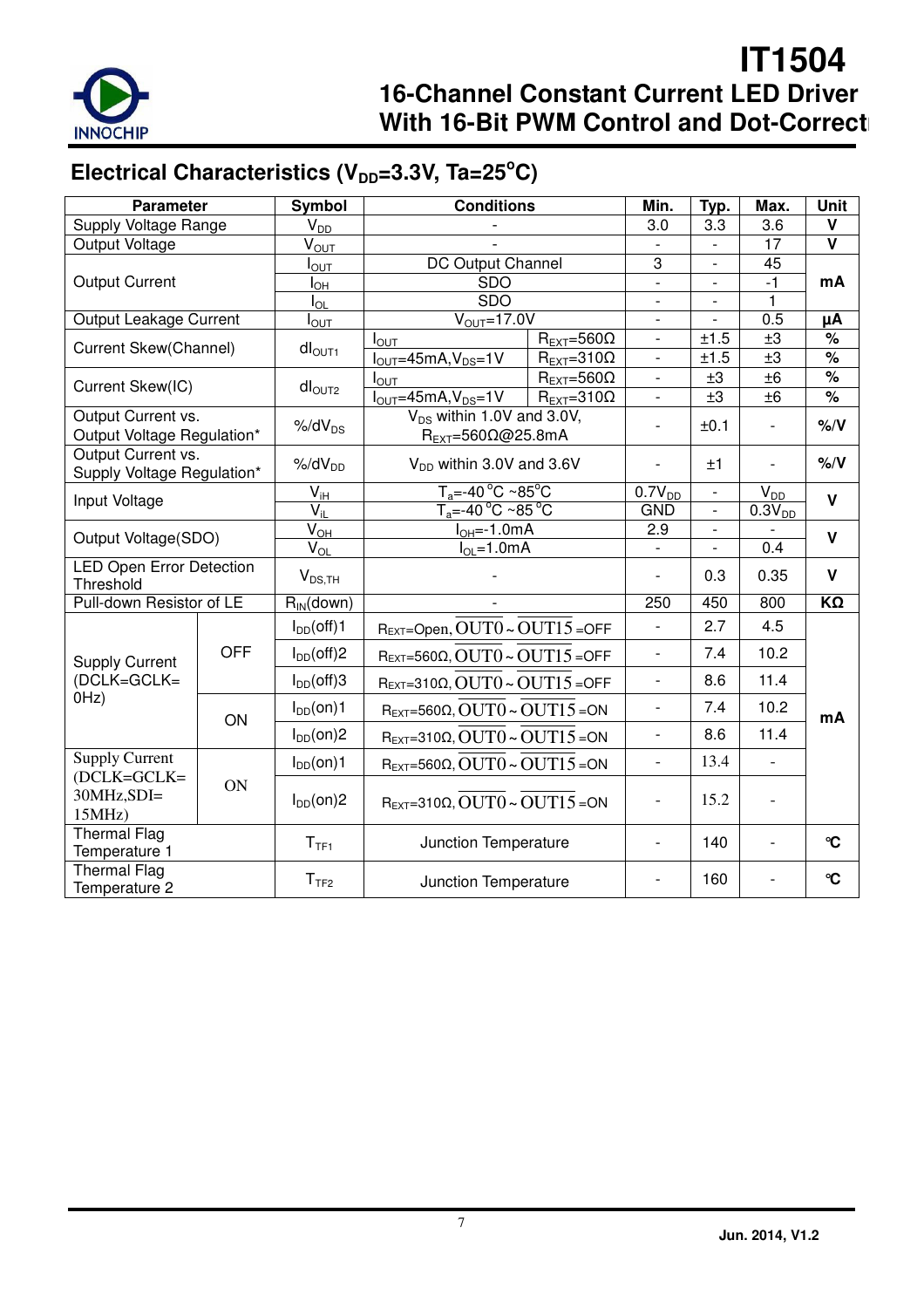

### **Test Circuit for Electrical Characteristics**

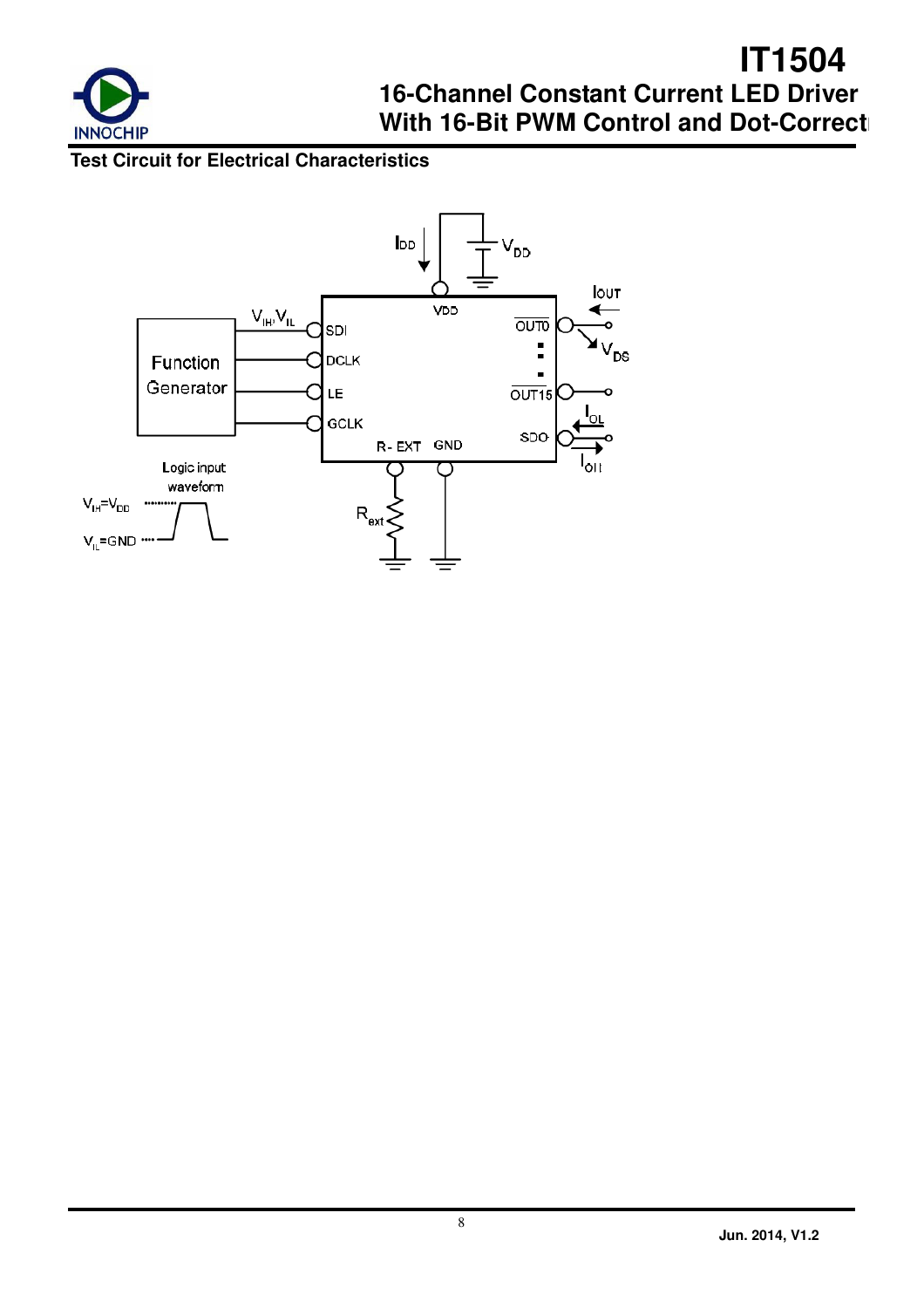

## Switching Characteristics (V<sub>DD</sub>=5.0V, Ta=25°C)

| <b>Characteristics</b>                                 |                                    | Symbol           | <b>Condition</b>                      | Min.                     | Typ.                     | Max.                     | Unit          |
|--------------------------------------------------------|------------------------------------|------------------|---------------------------------------|--------------------------|--------------------------|--------------------------|---------------|
|                                                        | SDI-DCLK1                          | t <sub>suo</sub> |                                       |                          |                          |                          | ns            |
| Setup Time                                             | LE1-DCLK1                          | t <sub>su1</sub> |                                       |                          | $\blacksquare$           | $\overline{a}$           | ns            |
|                                                        | LE <sub>1</sub> -DCLK <sub>1</sub> | t <sub>SU2</sub> |                                       | 5                        | $\overline{\phantom{a}}$ | $\overline{\phantom{a}}$ | ns            |
| <b>Hold Time</b>                                       | DCLK1-SDI                          | $t_{H0}$         |                                       | 3                        | $\overline{a}$           |                          | ns            |
|                                                        | DCLK1-LE <sub>J</sub>              | tнı              |                                       | $\overline{7}$           |                          |                          | ns            |
|                                                        | DCLK-SDO                           | t <sub>PD0</sub> |                                       | $\overline{a}$           | 29                       | 33                       | ns            |
| <b>Propagation Delay Time</b>                          | GCLK-OUT4n*                        | $t_{PD1}$        | $V_{DD} = 5.0 V$                      |                          | 35                       |                          | ns<br>ns      |
|                                                        | LE-SDO**                           | t <sub>PD2</sub> | $V_{IH} = V_{DD}$<br>$V_{IL} = GND$   | $\overline{a}$           | 30                       | 40                       | ns            |
|                                                        | OUT4n+ $1*$                        | $t_{DL1}$        | $R_{ext} = 700\Omega$                 |                          | 5                        |                          | ns<br>ns      |
| Stagger Delay Time                                     | $OUT4n + 2*$                       | $t_{DL2}$        | $V_{DS}=1V$<br>$R_L = 150\Omega$      |                          | 10                       |                          | ns            |
|                                                        | OUT4n + $3*$                       | $t_{DL3}$        | $C_L = 10pF$<br>$C_1 = 100nF$         |                          | 15                       | $\overline{\phantom{0}}$ | ns            |
| Pulse Width                                            | LE                                 | $t_{W(L)}$       | $C_2 = 10 \mu F$                      | 5                        | $\overline{\phantom{a}}$ | $\overline{\phantom{a}}$ | <sub>ns</sub> |
| In-message Error Detection Duration<br>(Count by GCLK) |                                    | $t_{EDD}$        | $C_{SDO} = 10pF$<br>$V_{LED} = 4.0 V$ | 25                       |                          | $\overline{a}$           | <b>GCLK</b>   |
| <b>Compulsory Error Detection Duration</b><br>Time***  | $t_{\text{ERR-C}}$                 |                  | 700                                   | $\overline{\phantom{a}}$ |                          | ns                       |               |
| Data Clock Frequency                                   | $F_{DCLK}$                         |                  |                                       |                          | 30                       | <b>MHz</b>               |               |
| Grey Scale Clock Frequency                             | $F_{GCLK}$                         |                  |                                       |                          | 33                       | <b>MHz</b>               |               |
| Output Rise Time of Output Ports                       |                                    | $t_{OR}$         |                                       |                          | 18.4                     | $\overline{\phantom{0}}$ | ns            |
| Output Fall Time of Output Ports                       |                                    | $t_{OF}$         |                                       |                          | 30.4                     |                          | ns            |

\*There will be one GCLK latency at the first PWM output data. Refer to the Timing Waveform, where n=0,1,2,3.

\*\*In timing of "Read Configuration" and "Read Error Status Code", the next DCLK rising edge should be t<sub>PD2</sub> after the falling edge of LE.

\*\*\*Users have to leave more time than the maximum error detection time for the error detection.

\*\*\*\* With uniform output current.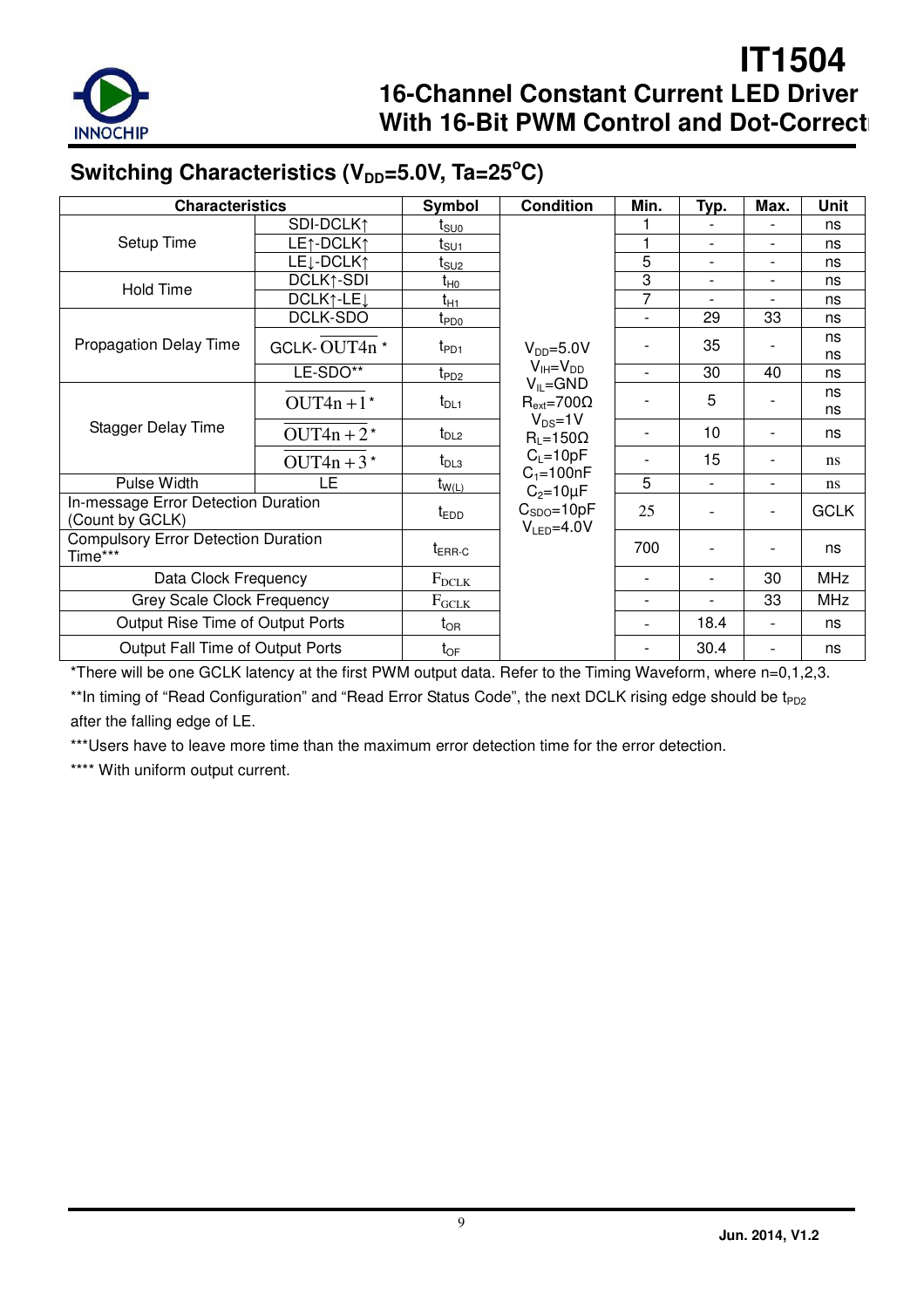

## Switching Characteristics (V<sub>DD</sub>=3.3V, Ta=25°C)

| <b>Characteristics</b>                                 |                                    | Symbol            | <b>Condition</b>                        | Min.                     | Typ.           | Max.                     | <b>Unit</b> |
|--------------------------------------------------------|------------------------------------|-------------------|-----------------------------------------|--------------------------|----------------|--------------------------|-------------|
|                                                        | SDI-DCLK1                          | t <sub>suo</sub>  |                                         |                          |                |                          | ns          |
| Setup Time                                             | LE1-DCLK1                          | t <sub>SU1</sub>  |                                         |                          |                |                          | ns          |
|                                                        | LE <sub>1</sub> -DCLK <sub>1</sub> | t <sub>SU2</sub>  |                                         | 5                        | $\overline{a}$ | $\overline{\phantom{a}}$ | ns          |
| <b>Hold Time</b>                                       | DCLK1-SDI                          | t <sub>H0</sub>   |                                         | 3                        |                |                          | ns          |
|                                                        | DCLK1-LE <sub>J</sub>              | t <sub>H1</sub>   |                                         | 7                        |                |                          | ns          |
|                                                        | DCLK-SDO                           | t <sub>PD0</sub>  |                                         | $\blacksquare$           | 46             | 55                       | ns          |
| <b>Propagation Delay Time</b>                          | GCLK-OUT4n*                        | $t_{PD1}$         | $V_{DD} = 3.3V$                         |                          | 43             |                          | ns          |
|                                                        | LE-SDO**                           | $t_{PD2}$         | $V_{IH} = V_{DD}$                       |                          | 40             | 50                       | ns          |
|                                                        | $OUT4n + 1*$                       | $t_{DL1}$         | $V_{IL} = GND$<br>$R_{ext} = 700\Omega$ |                          | 7              |                          | ns          |
| <b>Stagger Delay Time</b>                              | OUT4n + $2^*$                      | $t_{DL2}$         | $V_{DS} = 1V$                           | $\overline{\phantom{a}}$ | 14             | $\overline{\phantom{0}}$ | ns          |
|                                                        | OUT4n + $3*$                       | $t_{DL3}$         | $R_L = 150\Omega$<br>$C_L = 10pF$       |                          | 21             |                          | ns          |
| Pulse Width                                            | LE                                 | $t_{W(L)}$        | $C_1 = 100nF$                           | 5                        |                |                          | ns          |
| In-message Error Detection Duration<br>(Count by GCLK) |                                    | $t_{EDD}$         | $C_2 = 10 \mu F$<br>$C_{SDO} = 10pF$    | 25                       |                |                          | <b>GCLK</b> |
| <b>Compulsory Error Detection Duration</b><br>Time***  | $t_{\sf{ERR}\text{-}C}$            | $V_{LED} = 4.0 V$ | 690                                     |                          |                | ns                       |             |
| Data Clock Frequency                                   | $F_{DCLK}$                         |                   |                                         |                          | 20             | <b>MHz</b>               |             |
| Grey Scale Clock Frequency****                         | $F_{GCLK}$                         |                   |                                         |                          | 25             | <b>MHz</b>               |             |
| Output Rise Time of Output Ports                       |                                    | $t_{OR}$          |                                         |                          | 24             | $\overline{a}$           | ns          |
| Output Fall Time of Output Ports                       |                                    | $t_{OF}$          |                                         |                          | 31             |                          | ns          |

\*There will be one GCLK latency at the first PWM output data. Please refer to the Timing Waveform, where n=0,1,2,3.

\*\*In timing of "Read Configuration" and "Read Error Status Code", the next DCLK rising edge should be t<sub>PD2</sub> after the falling edge of LE.

\*\*\*Users have to leave more time than the maximum error detection time for the error detection.

\*\*\*\* With uniform output current.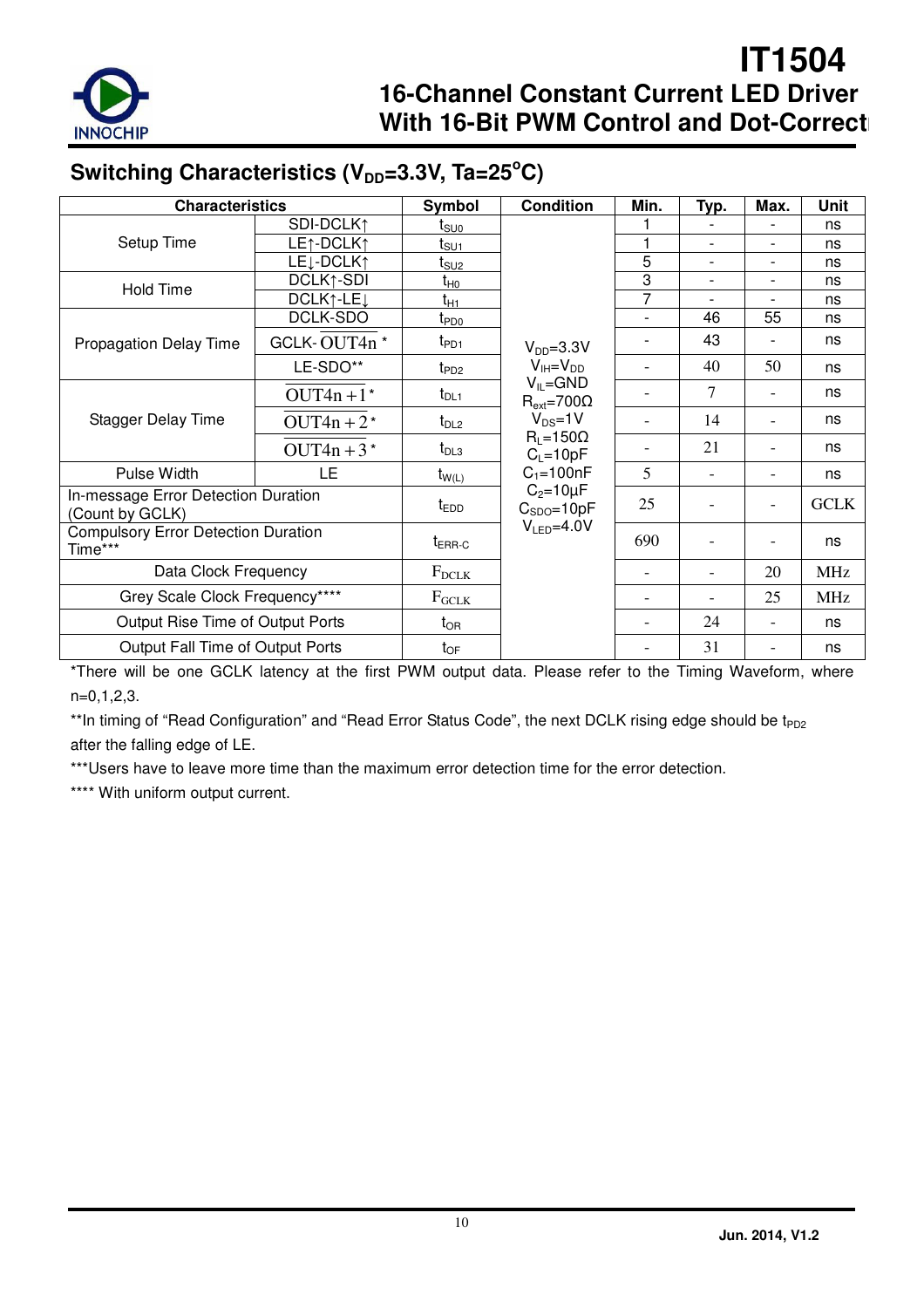

## **Test Circuit for Switching Characteristics**

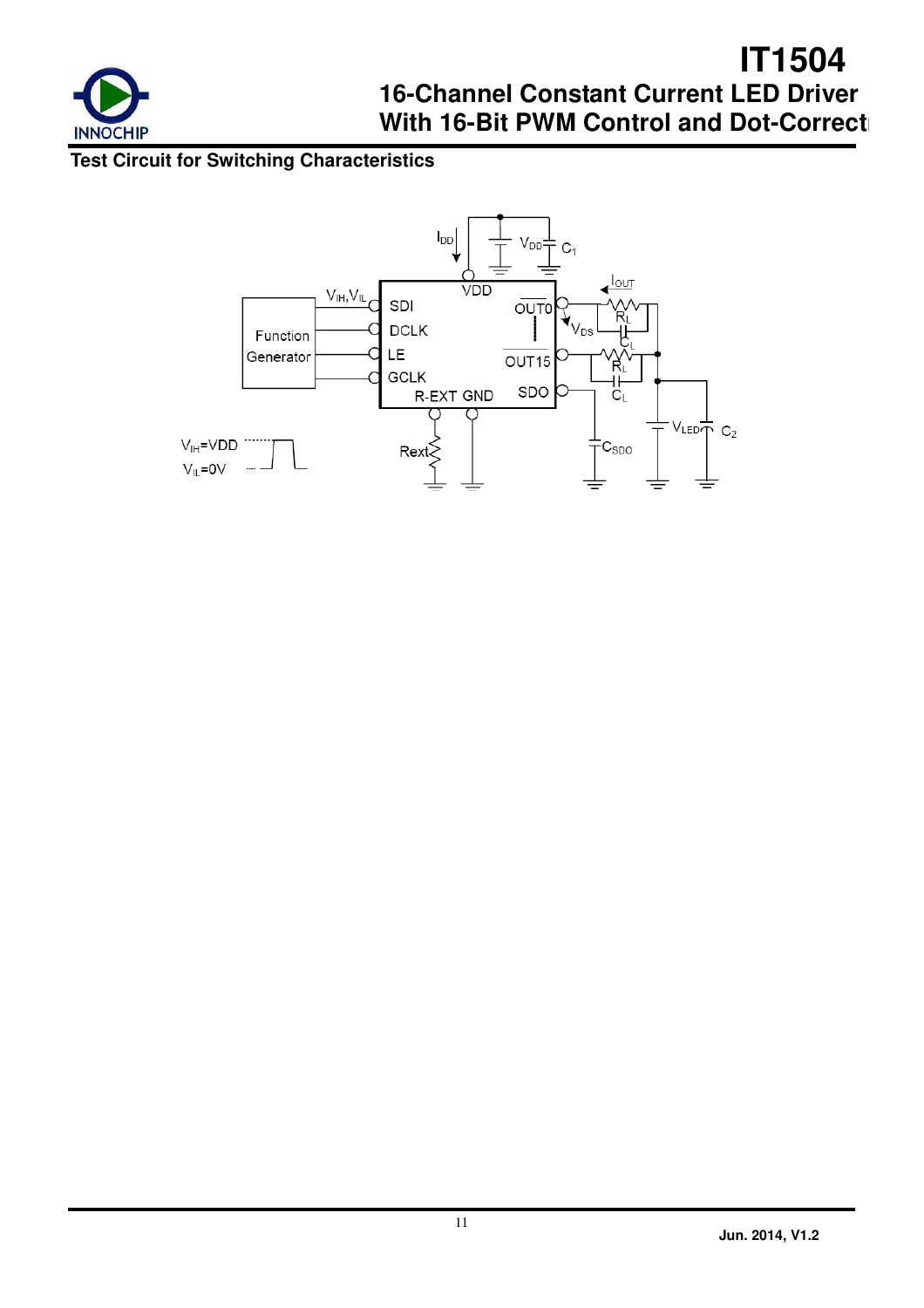

## **Timing Waveform**

**(1)** 



**(2)** 

 **(3)**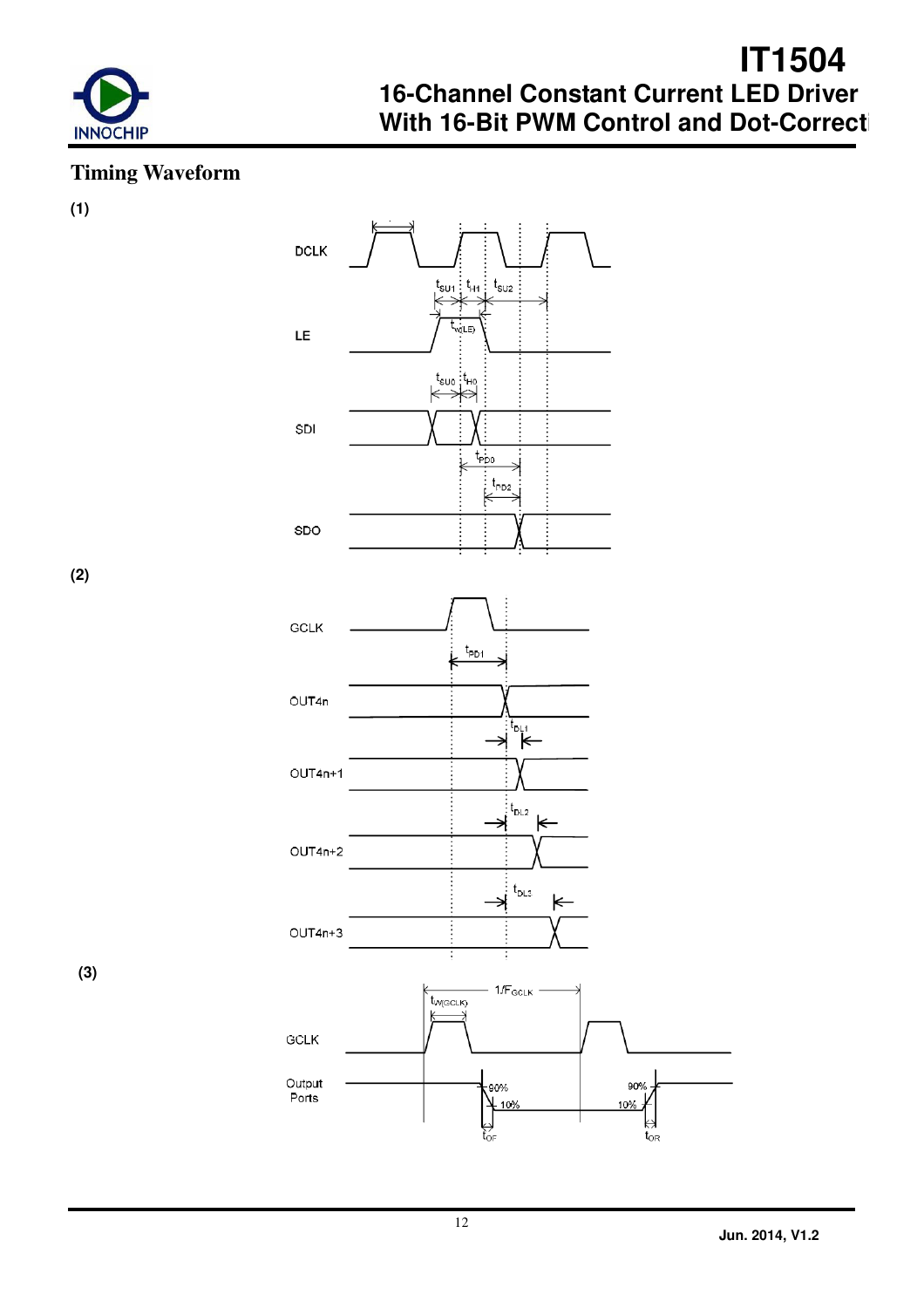

## **Principle of Operation**

Users should set the operation modes in the configuration register through the "write configuration" command before sending grey scale data. The control command and configuration register are summarized in the following two tables.

### **Control Command**

|                                      |           | <b>Signals Combination</b>                        | <b>Description</b>                                                                                                                     |
|--------------------------------------|-----------|---------------------------------------------------|----------------------------------------------------------------------------------------------------------------------------------------|
| <b>Command Name</b>                  | <b>LE</b> | Number of DCLK Rising<br>Edge when LE is asserted | The Action after a Falling Edge of LE                                                                                                  |
| <b>Latch Data</b>                    | High      | 0                                                 | Latch the serial data to the latch for gray<br>scale or dot correction or configuration<br>register or stop compulsory error detection |
| Dot correction                       | High      |                                                   | Enter the dot correction mode; the shift<br>register is set to be 128 bits                                                             |
| <b>Enable output</b>                 | High      | 3                                                 | Enable output channels and activate the<br><b>PWM</b> counter                                                                          |
| <b>Compulsory error</b><br>detection | High      | 4                                                 | Start compulsory error detection                                                                                                       |
| <b>Write Configuration</b>           | High      | 5                                                 | Write 16-bit configuration register                                                                                                    |
| <b>Read Configuration</b>            | High      | 6                                                 | Read the configuration register value                                                                                                  |
| Disable output                       | High      |                                                   | Disable output channels and reset the PWM<br>counter                                                                                   |
| 12-bit grey scale                    | High      | 192(12x16)                                        | Set the 12-bit grey scale mode                                                                                                         |
| 16-bit grey scale                    | High      | 256(16x16)                                        | Set the 16-bit grey scale mode                                                                                                         |

Note: Please do not use the number of DCLK which are not specified in the table. Otherwise, it could cause malfunction on the LED drivers.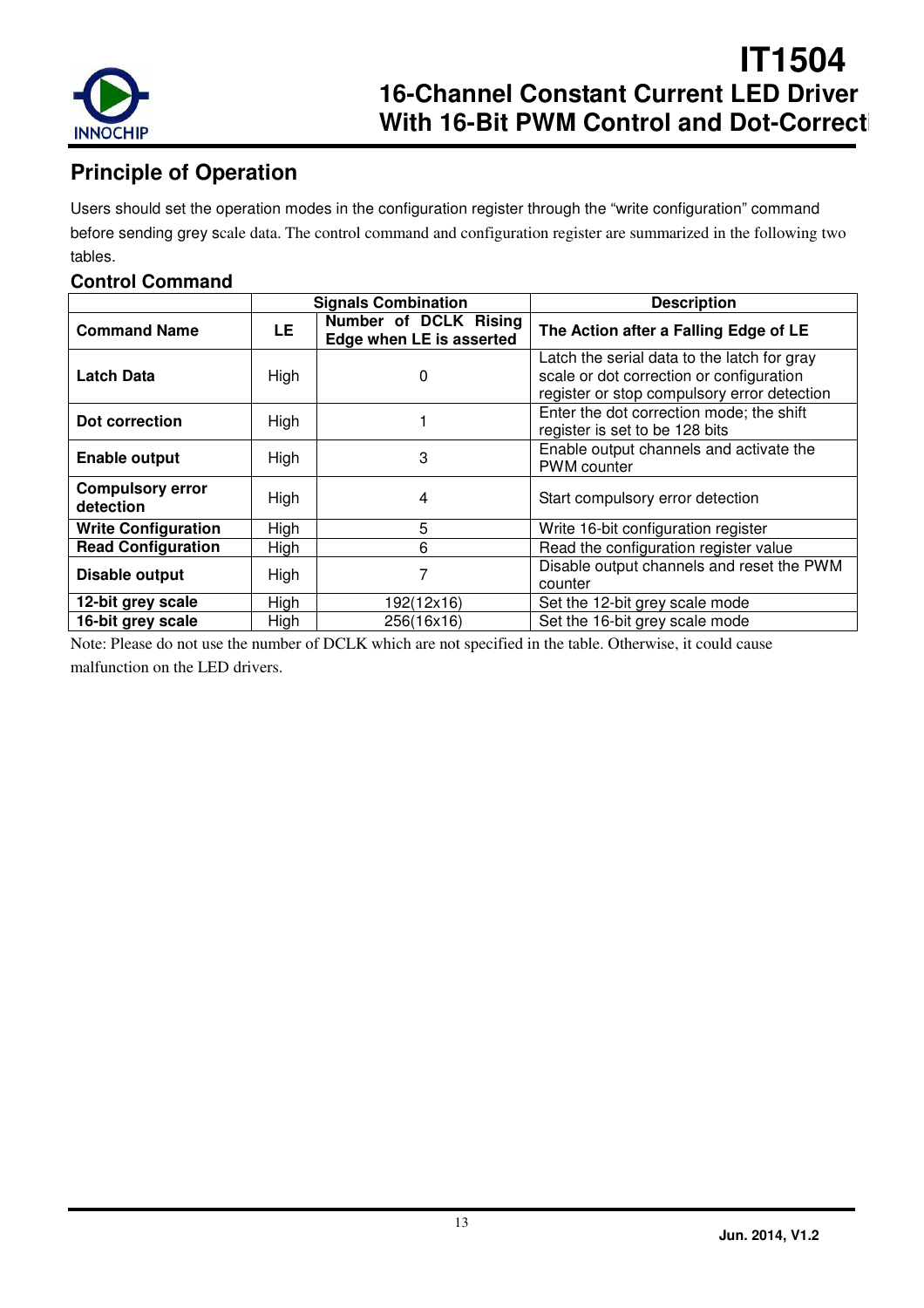

| <b>Definition of Configuration Register</b> |  |   |        |  |    |  |  |        |  |            |
|---------------------------------------------|--|---|--------|--|----|--|--|--------|--|------------|
| <b>MSB</b>                                  |  |   |        |  |    |  |  |        |  | <b>LSB</b> |
|                                             |  |   |        |  |    |  |  |        |  |            |
| e.g. Default Value                          |  |   |        |  |    |  |  |        |  |            |
|                                             |  | u | в<br>D |  |    |  |  |        |  |            |
|                                             |  |   |        |  | 00 |  |  | 111111 |  |            |

| Bit            | <b>Attribute</b> | <b>Definition</b>                               | Value       | <b>Function</b>                                              |
|----------------|------------------|-------------------------------------------------|-------------|--------------------------------------------------------------|
| F              | Read/Write       |                                                 | 0           | 12 bits                                                      |
|                |                  | PWM grey scale mode                             | 1(Default)  | 16 bits                                                      |
| Е              | Read/Write       | PWM algorithm                                   | 0           | <b>Conventional PWM</b>                                      |
|                |                  |                                                 | 1(Default)  | Random PWM, divide the duty into 64 parts                    |
| D              | Read/Write       | PWM data synchronization                        | 0           | Manual synchronization                                       |
|                |                  |                                                 | 1(Default)  | Auto synchronization                                         |
| C              | Read/Write       | PWM counting mode                               | 0(Default)  | Continuous counting mode                                     |
|                |                  |                                                 |             | One-shot counting mode                                       |
| B              | Read/Write       | Thermal shutdown                                | 0           | Disable thermal shutdown                                     |
|                |                  |                                                 | 1(Default)  | Enable thermal shutdown                                      |
|                |                  |                                                 | 0           | Disable both in-message and compulsory error                 |
| A              | Read/Write       | Error detection                                 |             | detections                                                   |
|                |                  |                                                 | 1(Default)  | Enable both in-message and compulsory error<br>detections    |
|                |                  |                                                 |             | 2'b00: Disable short-circuit detection                       |
|                |                  |                                                 | 00(Default) | $2'b01: 0.43xV_{DD} \pm 0.1(V)$                              |
| $9 - 8$        | Read/Write       | Threshold voltage of<br>short-circuit detection | 01          | 2'b10: $0.53xV_{DD}$ <sup>+</sup> 0.1(V)                     |
|                |                  |                                                 | 10<br>11    |                                                              |
|                |                  |                                                 |             | $2'b11: 0.73xV_{DD} \pm 0.1(V)$                              |
| $\overline{7}$ | Read/Write       | Reserved                                        | 0(Default)  | Reserved. The value must be "0".                             |
| $6 - 0$        | Read/Write       | Output current gain                             | 1111111     | Output current; I=I <sub>O</sub> xCurrent Gain[6:0]/127;     |
|                |                  | adjustment                                      | (Default)   | $I_{\text{O}} = (V_{\text{R-EXT}}/R_{\text{ext}}) \times 23$ |

#### **Shift Register**

The effective length of the shift register in IT1504 is auto-adjusted among 256/192/128/16 bits according to different modes of input data.

#### **Write Configuration Register**

IT1504 can write the configuration register when receiving one LE pulse containing 5 DCLKs, and then send 16-bit configuration setting to each LED driver. The following waveform shows the input signal waveform when cascading N pieces of IT1504:



### **Read Configuration Register**

IT1504 can read the configuration register when receiving one LE pulse containing 5 DCLKs in order to set the shift register length to 16 bits, and then send one LE pulse containing 6 DCLKs to read the configuration setting. After the command, 16-bit configuration of each IT1504 will be shifted out sequentially from the Nth IT1504 to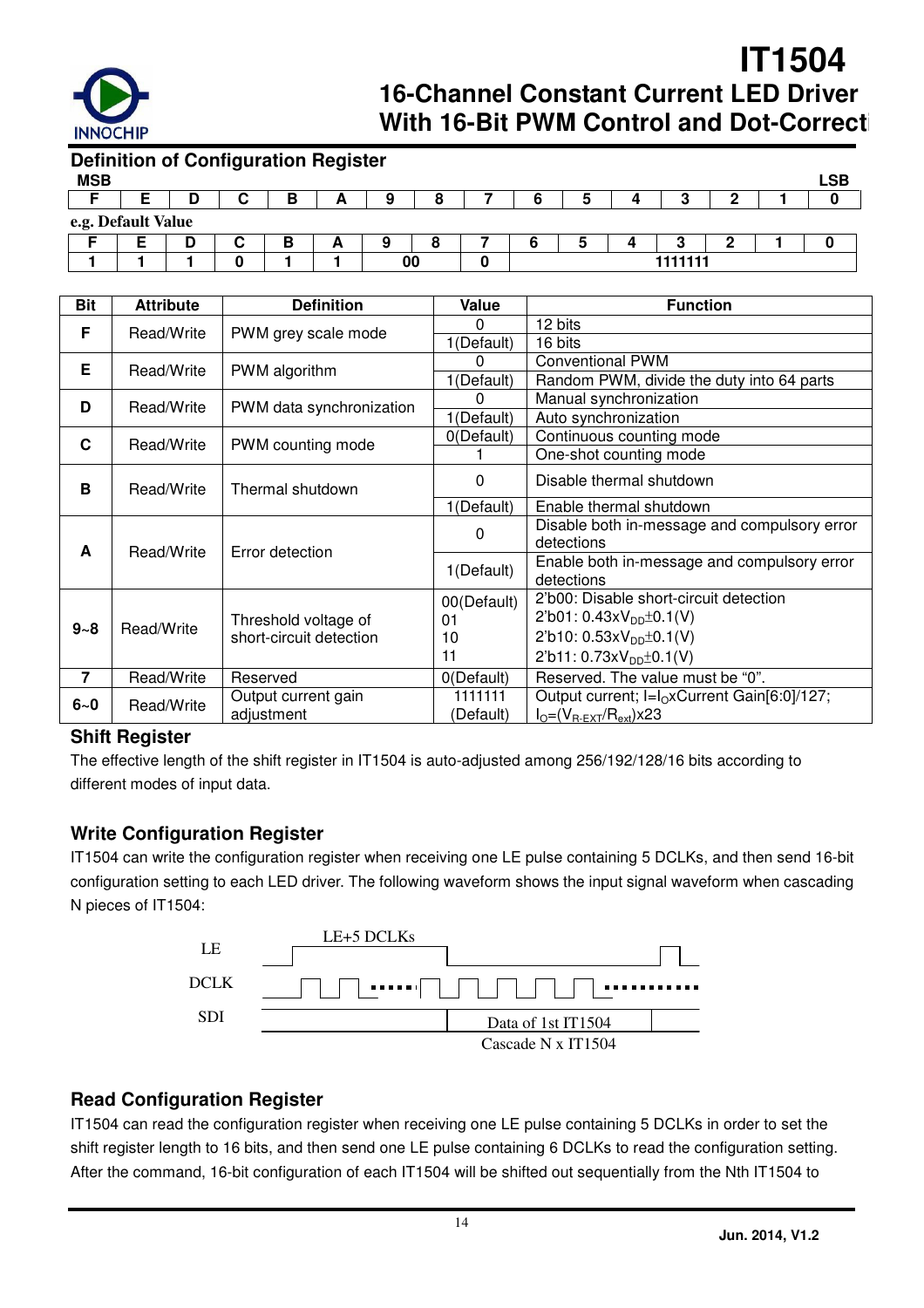

the 1st IT1504. The following waveform shows the output signal waveform when cascading N pieces of IT1504:

|             | Set the shift register length=16 bits | <b>Read configuration</b> |                                        |  |
|-------------|---------------------------------------|---------------------------|----------------------------------------|--|
|             | LE+5 DCLKs                            | LE+6 DCLKs                |                                        |  |
| LE          |                                       |                           |                                        |  |
| <b>DCLK</b> | . <u>.</u>                            | <b>PERSONAL</b>           |                                        |  |
| <b>SDI</b>  |                                       |                           | 16-bit configuration register data x N |  |
|             |                                       |                           | Cascade N x IT1504                     |  |

### **Input the Dot Correction Data**

IT1504 can input the dot correction data when receiving one LE pulse containing one DCLK, and then send 128-bit dot correction data to each LED driver. The following waveform shows the input signal waveform when cascading N pieces of IT1504:



### **Enable and Disable Output**

IT1504 can disable output channels when receiving one LE pulse containing 7 DCLKs. The output channels will be enabled again when receiving one LE pulse containing 3 DCLKs. This "enable" command can also reactivate the IC from thermal shutdown when the junction temperature decreases.

## **Set the PWM Grey Scale Mode**

IT1504 provides a selectable 16-bit or 12-bit grey scale mode by setting bit "F" of the configuration register. For 16-bit grey scale mode, the bit "F" is set to "1" (default), and for 12-bit grey scale mode, the bit "F" is set to "0".

Users need to set the grey scale mode before sending the data, and then send the data from Nth IT1504 to the 1st IT1504. IT1504 will enter 16-bit grey scale mode when receiving one LE containing 256 DCLKs or 192 DCLKs respectively. To latch the data, the command of one LE pulse containing 0 DCLK should be sent after the grey scale mode. Then IT1504 will enable the output when receiving one LE pulse containing 3 DCLKs. The following waveform shows the input signal waveform when cascading N pieces of IT1504:

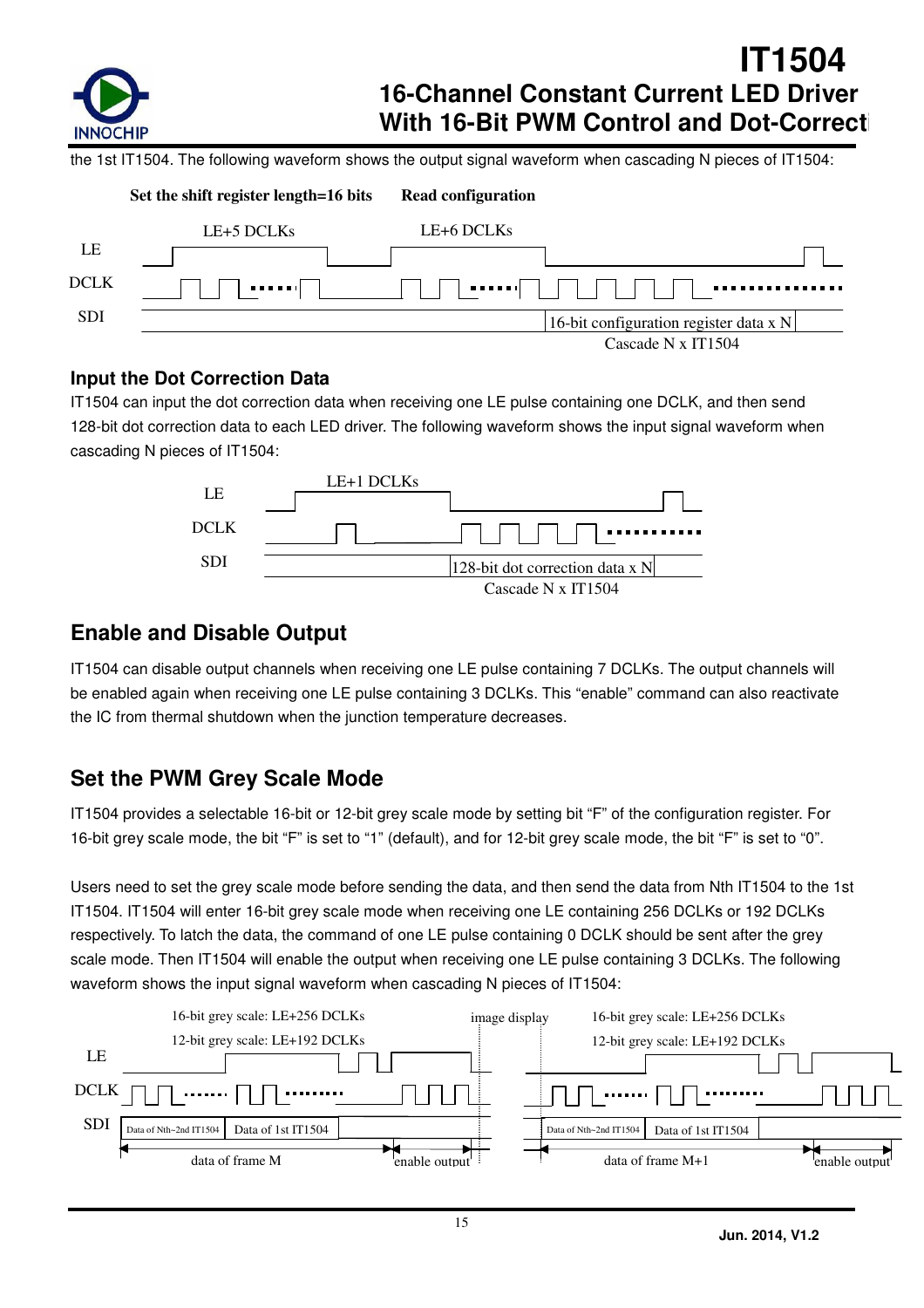

### **Grey Scale Data Format**

The data input sequence of both 16-bit and 12-bit grey scale data are the same, and the following waveform illustrates the sequence:



t<sub>H2</sub>: At the end of grey scale mode, DCLK↓–LE↓ should be no less than 10ns.

### **Set the PWM Counting Mode**

#### PWM Algorithm

IT1504 defines the different counting algorithms that support random PWM technology. With random PWM, the total PWM cycles can be broken down into MSB (Most Significant Bits) and LSB (Least Significant Bits) of grey scale cycles, and the MSB information can be dithered across different period of refresh cycles.

IT1504 is flexible for either the conventional PWM algorithm or random PWM algorithm by setting bit "E" of the configuration register. For random PWM algorithm, the bit "E" is set to "1" (default), and for conventional PWM algorithm, the bit "E" is set to "0":

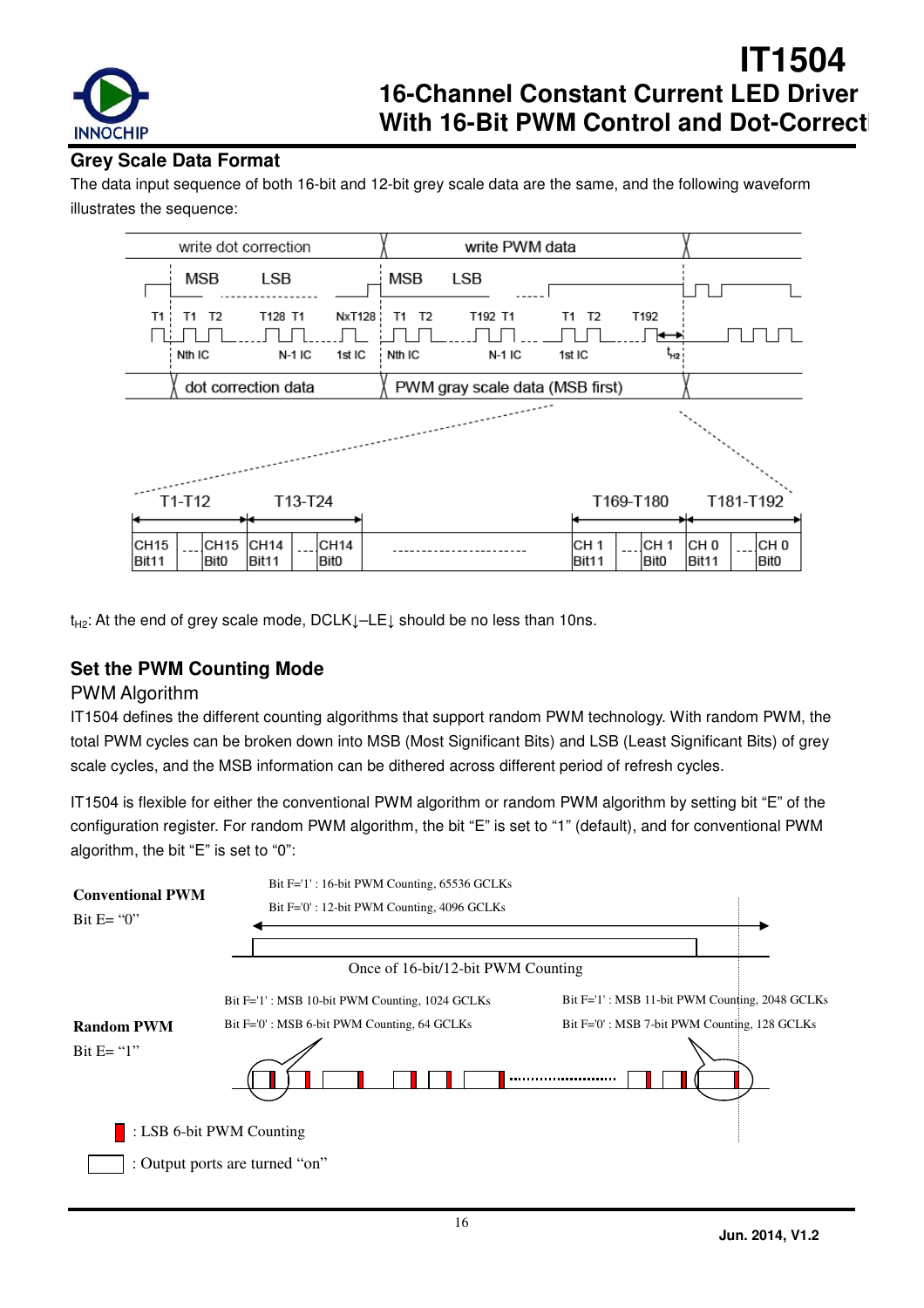

### **Synchronization of PWM Cycle**

IT1504 is also flexible for either manual synchronization or auto synchronization by setting bit "D" of the configuration register.

For auto synchronization, the bit "D" is set to "1" (default). IT1504 will automatically process the synchronization of previous data and next data for PWM counting. The next image data will be updated to output buffers and start PWM counting when the previous data finishes one internal PWM cycle. This prevents the lost count of image data resolution and guarantees the data accuracy.

For manual synchronization, the bit "D" is set to "0". Once the next input data is correctly recognized, IT1504 will stop the present PWM cycle and restart a new PWM cycle to show the new data immediately.

### **PWM Counting Mode**

Users can set either continuous counting mode or one-shot counting mode by setting bit "C" of the configuration register.

For the continuous counting mode, the bit "C" is set to "0" (default). In the continuous counting mode, IT1504 will continuously repeat the PWM cycles and turn on the output channels according to the image data until the next image data is correctly recognized.

For the one-shot counting mode, the bit "C" is set to "1". In the one-shot counting mode, IT1504 will run the PWM cycle for each image data one time, and then stop the output channels until the next image data is correctly recognized.

### **Error Detection Principle**

IT1504 provides two error detection functions: in-message error detection and compulsory error detection. Users can read the open-/short-circuit error reports, thermal flag, and REXT open flag from SDO. For all the detection functions, "0" indicates abnormal state and "1" indicates normal state.

#### In-message Error Detection

Users can set the in-message error detection by bit "A" of configuration register. To enable the in-message error detection, the bit "A" is set to "1" (default). To disable the in-message error detection, the bit "A" is set to "0".

The open-/short-circuit error will be reported only when output channels are turned on in 10 GCLKs, and the error reports will be put into the shift register after the grey scale data is latched.

Since the PWM output duty cycle of IT1504 is the product of grey scale data and dot correction data. If the random PWM algorithm is selected, the open/short circuit in-message error detection will be performed while the product of grey scale data and dot correction data is from 640 to 65,535 in the 16-bit grey scale mode or from 640 to 4,095 in the 12-bit grey scale mode. If the normal PWM algorithm is selected, the open/short circuit error will be reported when the product of grey scale data and dot correction data is larger than 10.

IT1504 will judge if the turn-on time is enough or not to deliver the error report. If the turned-on time is too short, IT1504 will report normal state coded as "1".

Error data (N)=error data(N-1) presents detection result.

It will be reset to 1 until the error data is read out.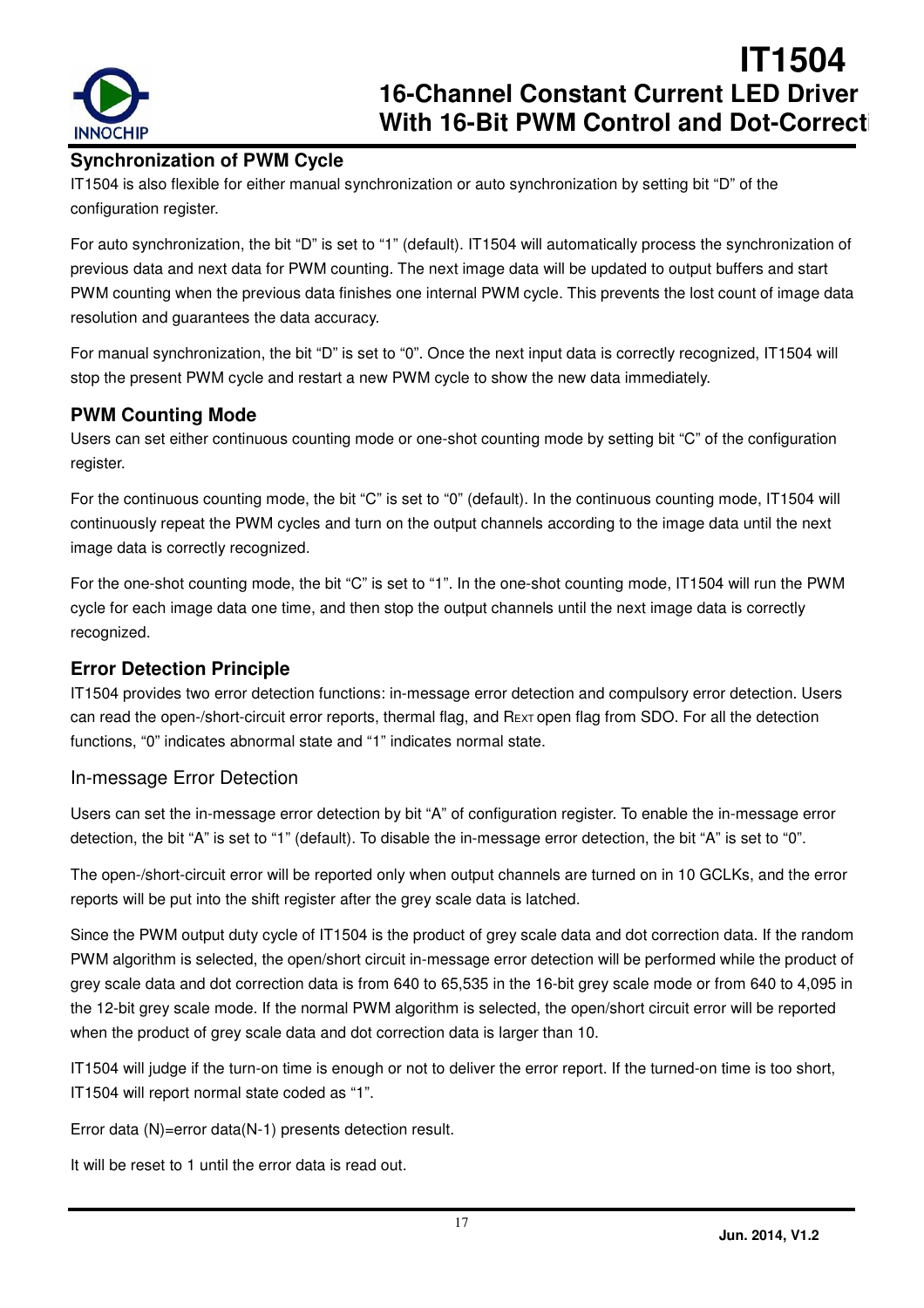

Please see the example of the following diagram of 12-bit grey scale mode for the control sequence and data output format of all error reports.

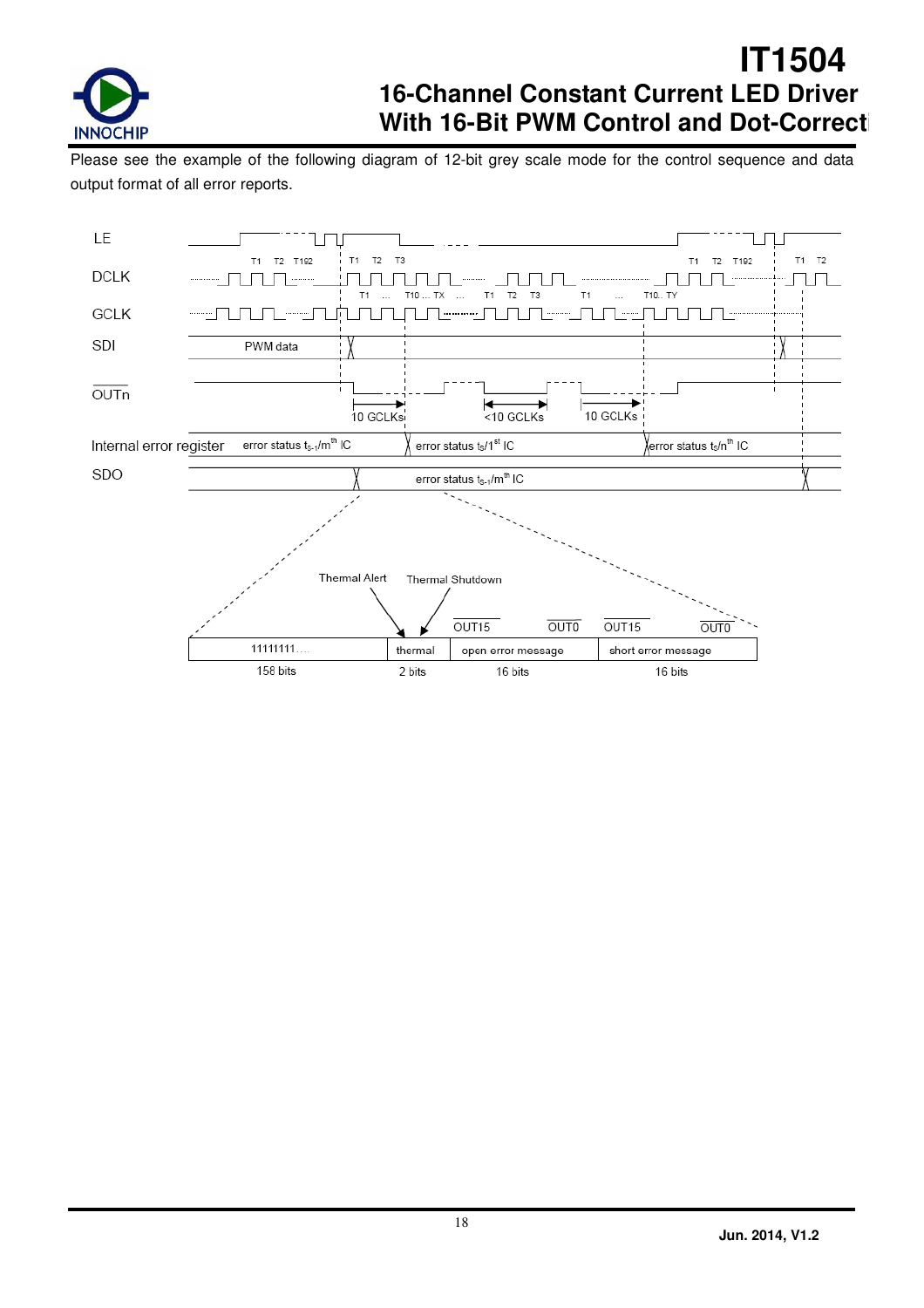

### **Compulsory Error Detection**

IT1504 can also perform the compulsory error detection when receiving one LE pulse containing 4 DCLKs and stop the compulsory error detection when receiving one LE pulse containing 0 DCLK. The output channels will be forced to turned on within 690ns (between the LE falling edges) to perform the compulsory error detection. The error report will be pushed out after compulsory error detection operation time (690ns). IT1504 will shift out both open and short error reports from SDO simultaneously. The following is an illustration of the timing sequence of compulsory error detection of 12-bit grey scale mode.

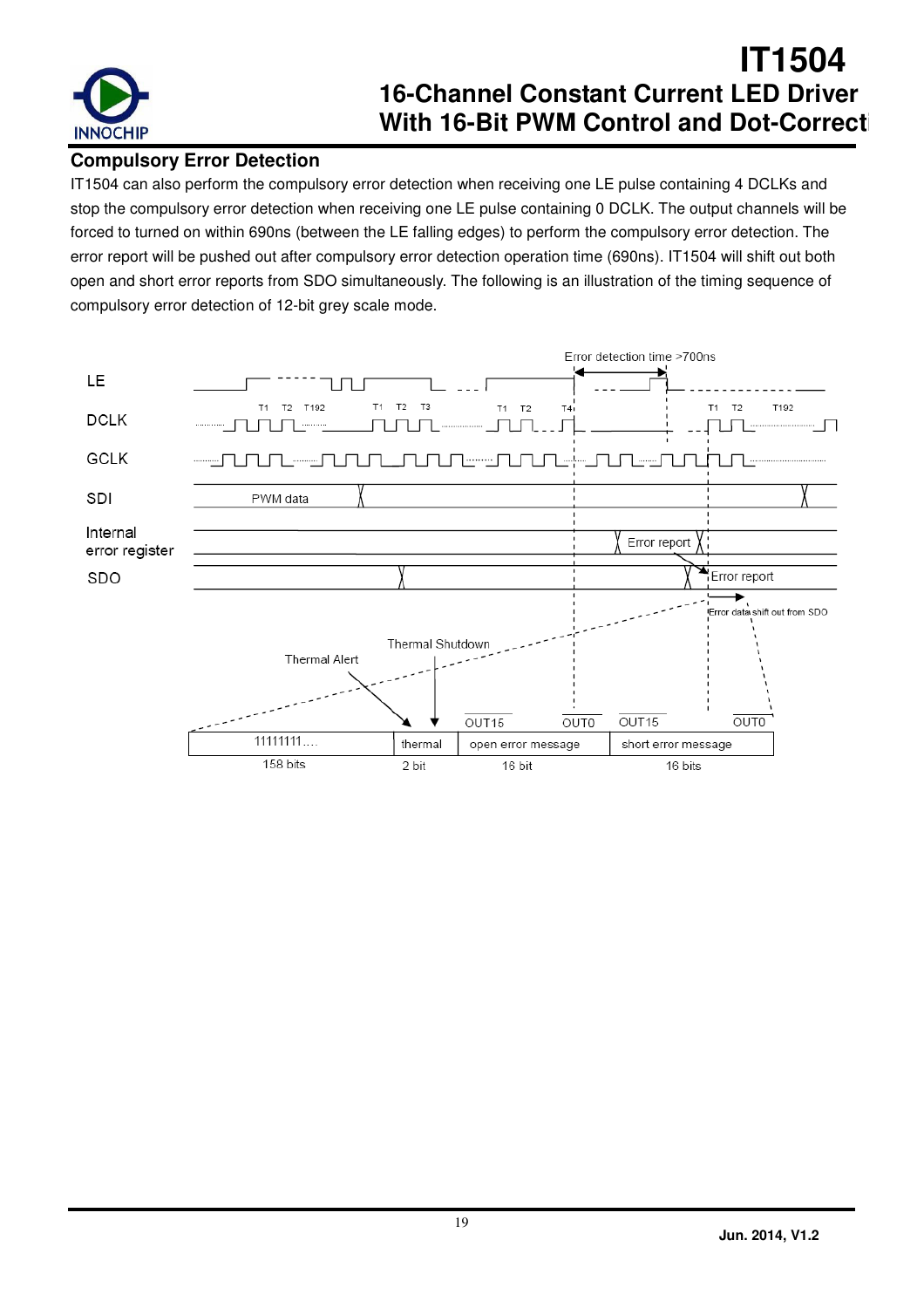

### **Setting the Threshold Voltage for Compulsory Short-Circuit Detection**

Users can set the threshold voltage ( $V<sub>TH</sub>$ ) for compulsory short-circuit detection by bit [9:8] of configuration register as summarized below:

2'b00: Disable the short-circuit detection (default) 2'b01: 0.43xVDD± 0.1(V) 2'b10: 0.53xVDD± 0.1(V) 2'b11: 0.73xVDD± 0.1(V)

IT1504 provides settable  $V_{TH}$  for different LED configuration. If the detected voltage is larger than  $V_{TH}$ , the IT1504 identifies the LED as short-circuit. For example, if each output channel of IT1504 drives one red LED, the V<sub>TH</sub> should be set larger. If each output channel of IT1504 drives several white LEDs, the V<sub>TH</sub> should be set smaller. The system should consider the accumulated  $V_F$  of the LEDs to set a suitable  $V_{TH}$ .



### **Thermal Protection**

Users can set the thermal protection by bit "B" of configuration register. To enable the thermal shutdown function, the bit "B" is set to "1" (default). To disable the thermal shutdown function, the bit "B" is set to "0".

IT1504 provides two thermal flags:

Thermal flag 1 is over-temperature alarm, and thermal flag 2 is thermal shutdown. When the IC junction temperature is over 140°C, thermal flag 1 will report "0". When the IC junction temperature is under 120°C, thermal flag 1 will recover to "1".

When the IC junction temperature is over 160 °C, the thermal flag 2 will become "0" and IT1504 will turn off the output current of all channels automatically. IT1504 will turn on the output channels when receiving one LE pulse containing 3 DCLKs.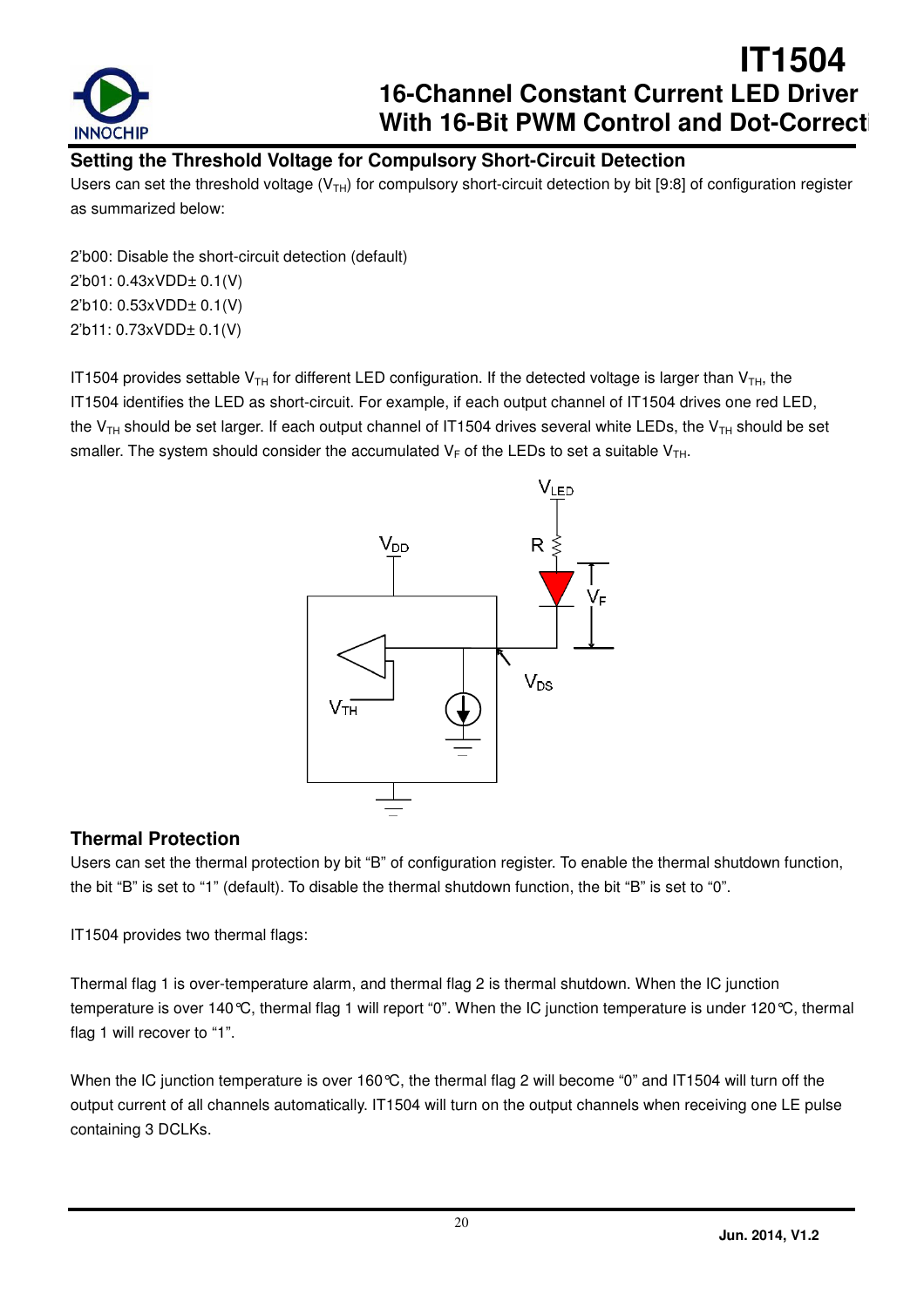

#### **Adjust the Output Current Gain**

Users can adjust output current gain by bit [6:0] of configuration register. The default current gain value is 7b'1111111.

The output current; I=I<sub>0</sub> x Current Gain [6:0]/127, where I<sub>0</sub>=(VR-EXT/Rext)x23

The current gain value is proportional to the output current. In other words, current gain value versus output current is linear. This function helps users to tune the output current by software in stead of by hardware for daily operation.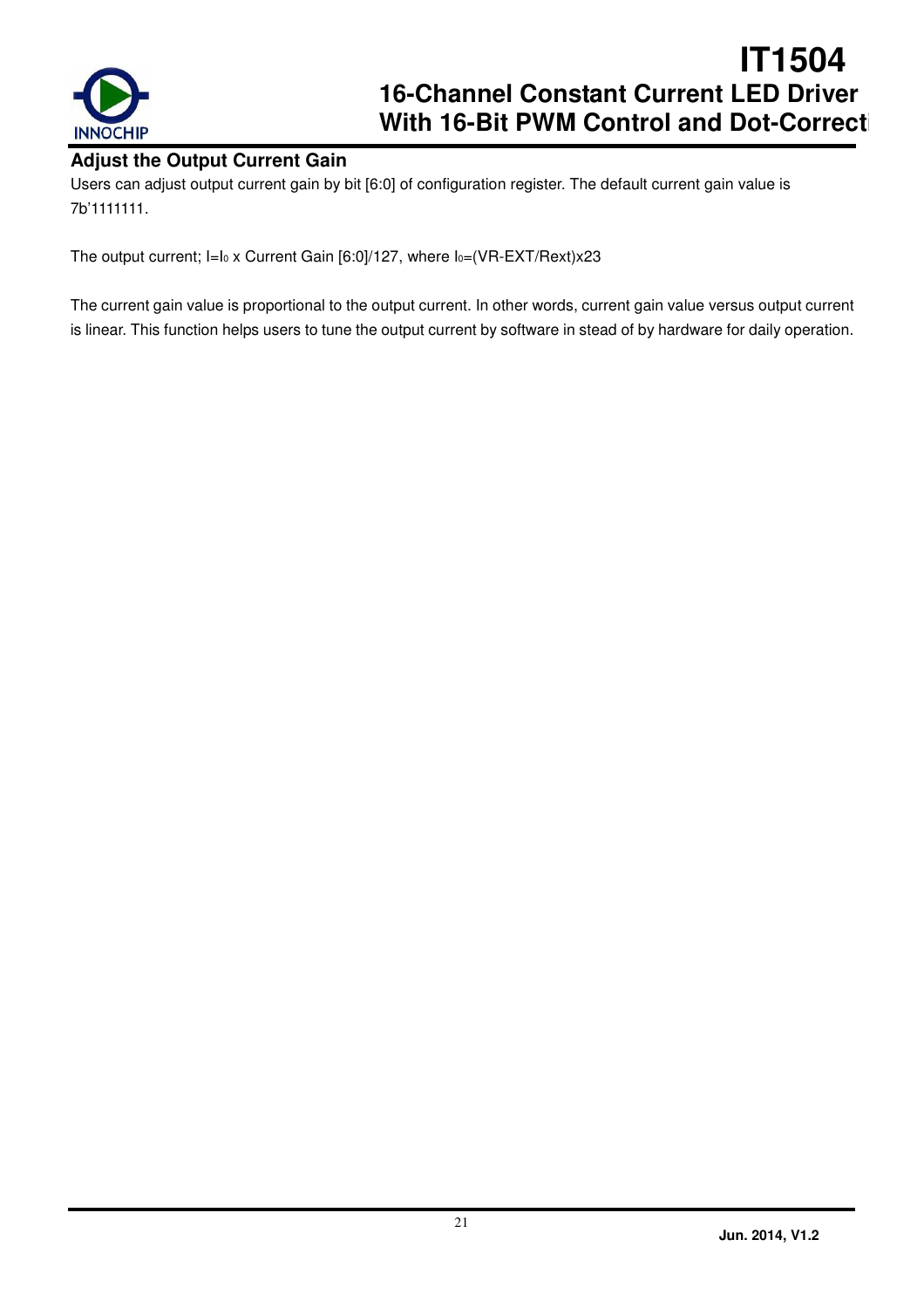

### **Setting Output Current**

The output current ( $I_{\text{OUT}}$ ) is set by an external resistor, Rext. The default relationship between  $I_{\text{OUT}}$  and Rext is shown in the following figure.

Also, the output current can be calculated from the equation:

VR-EXT=0.61; IOUT=(VR-EXT/Rext)x23xG/127

Where Rext is the resistance of the external resistor connected to R-EXT terminal and VR-EXT is its voltage. G is the digital current gain, which is set by the bit[6:0] of the configuration register. The default value of G is 127. For your information, the output current is about 25mA when Rext=560Ω and 45mA when Rext =310Ω if G is set to default value 127. The formula and setting for G are described in further section.

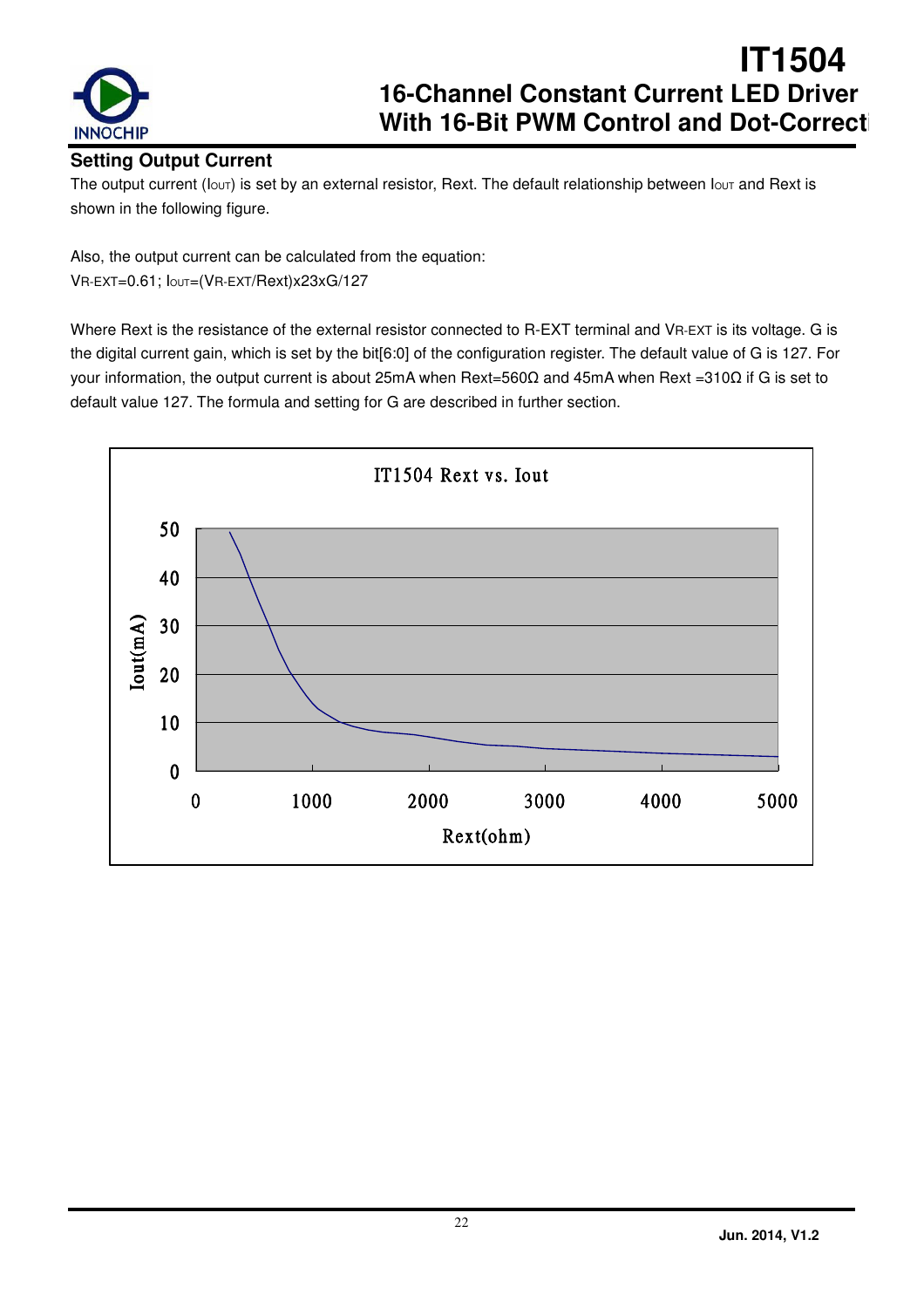

### **Constant Current**

In LED display application, IT1504 provides nearly no variation in current from channel to channel and from IC to IC. This can be achieved by:

1) The typical current variation between channels is less than ±1.5%, and that between ICs is less than ±3%.

2) In addition, the current characteristic of output stage is flat and users can refer to the figure as shown below. The output current is kept constant regardless of the variations of LED forward voltages (VF). This guarantees LED

to to be performed on the same brightness as user's specification.



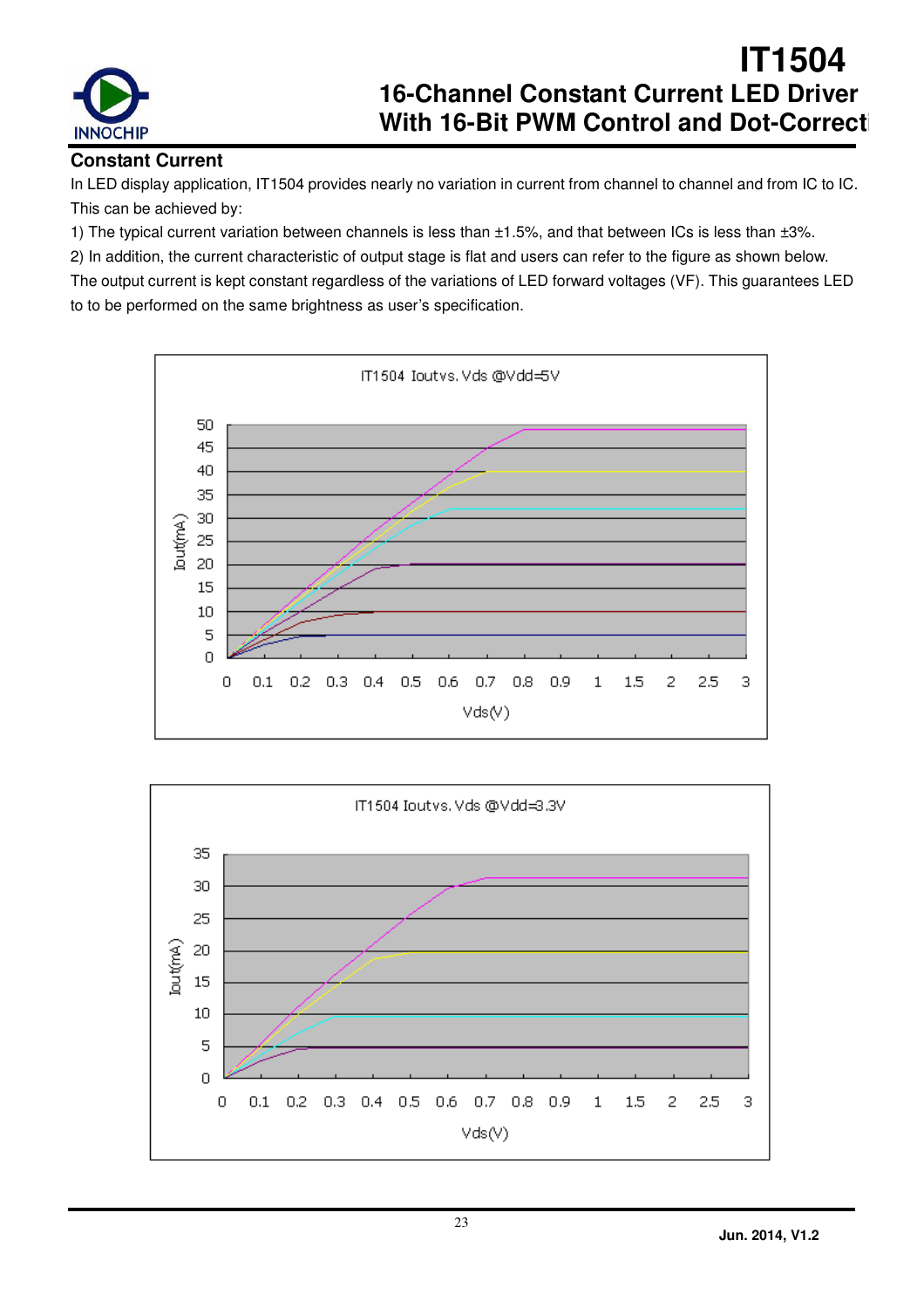

### **Staggered Delay of Output**

IT1504 has a built-in staggered circuit to perform delay mechanism. Among output ports exist a graduated 5ns

delay time among  $\overline{OUT4n}$ ,  $\overline{OUT4n+1}$ ,  $\overline{OUT4n+2}$  and  $\overline{OUT4n+3}$ , by which the output ports will be

divided to four groups at a different time so that the instant current from the power line will be lowered.

### **Package Power Dissipation(P<sub>D</sub>)**

This maximum allowable package power dissipation is determined as  $P_D(max) = (T_i - T_a)/ R_{th(i-a)}$ . When 16 output channels are turned on simultaneously, the actual package power dissipation is

 $P_D(act)=(I_{DD}\times V_{DD})+(I_{OUT}\times Duty\times V_{Ds}\times 16)$ . Therefore, to keep  $P_D(act)\leq P_D(max)$ , the allowable maximum output current as a function of duty cycle is:

 $I_{\text{OUT}}=[[(T_i-T_a)/R_{th(i-a)}]-(I_{\text{DD}}\times V_{\text{DD}})]/V_{\text{DS}}/Duty/16$ , where  $T_i=150$  °C.

| Condition: lout=50mA, $V_{DS}=1V$ , 16 output channels |                      |  |  |  |  |  |  |
|--------------------------------------------------------|----------------------|--|--|--|--|--|--|
| Device Type                                            | $R_{th(i-a)}$ (°C/W) |  |  |  |  |  |  |
| SP(SOP-24)                                             | 67                   |  |  |  |  |  |  |
| $QF(QFN-24)$                                           | 19                   |  |  |  |  |  |  |

The maximum power dissipation,  $P_D(max)=(Tj-Ta)/R_{th(j-a)}$ , decreases as the ambient temperature increases.

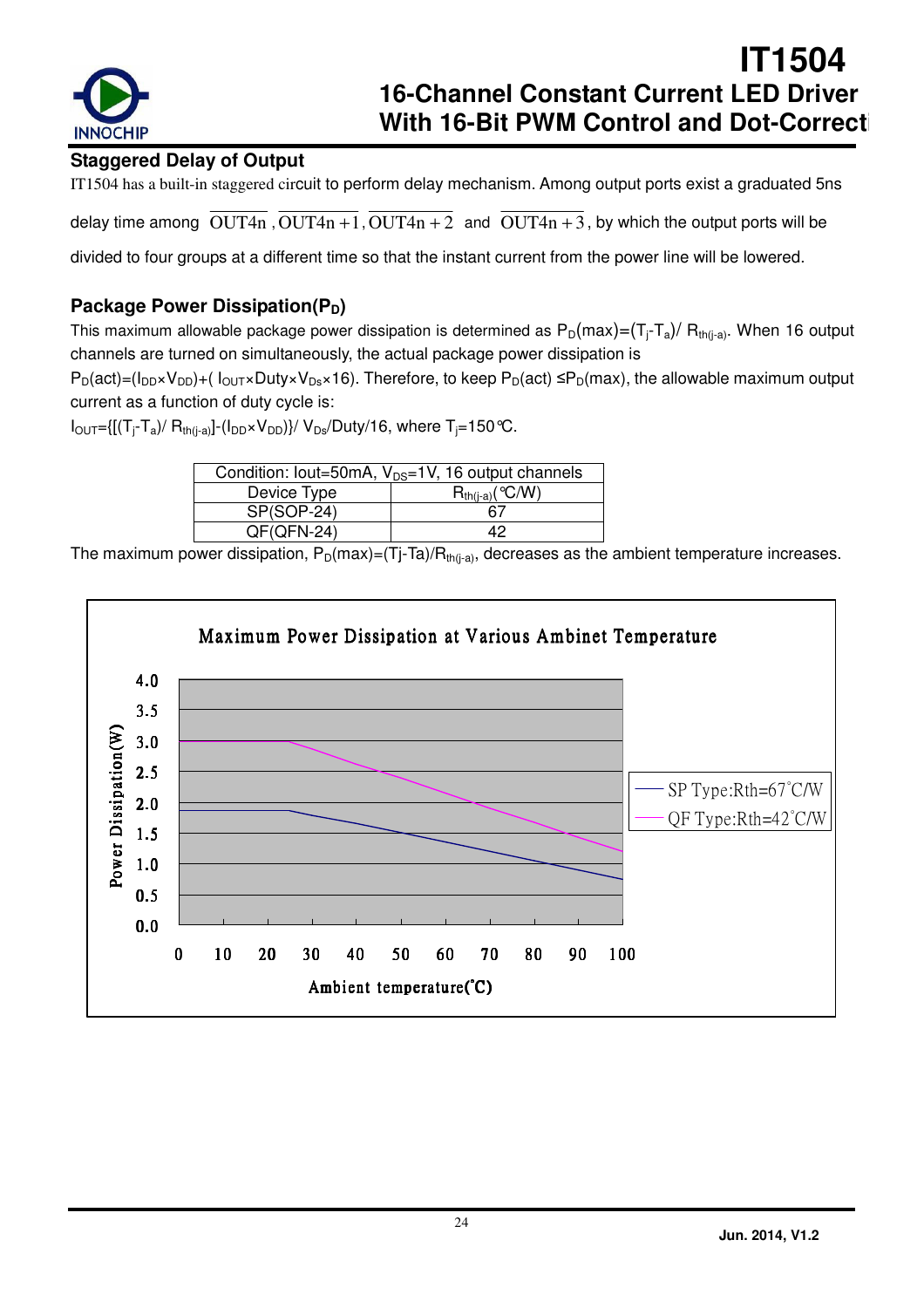

### **Load Supply Voltage(VLED)**

This device is operating with the VDS of 1.0V to 1.2V with LED forward voltage(VF) of 1.2V to 4.0V. If  $V_{DS}$  be higher enough to make package power dissipation increased. It is recommended to use lowest load supply voltage or to set any serials dropping voltage as following figures.

 $V_{DS}=V_{LED} - V_F - V_{DROP}$ 

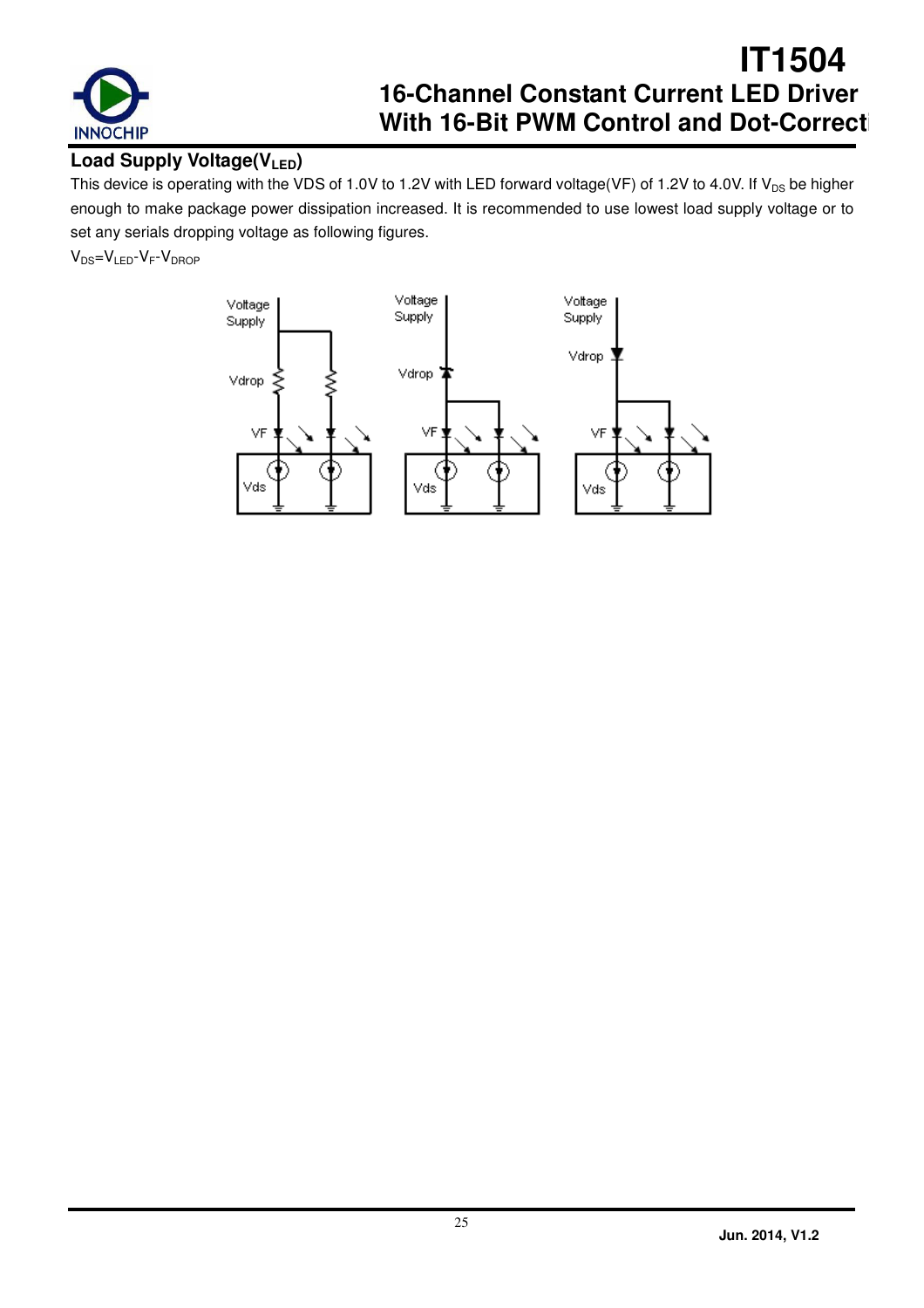

**IT1504SP(SOP24-236mil) Outline Drawing** 



### **IT1504QF Outline Drawing**